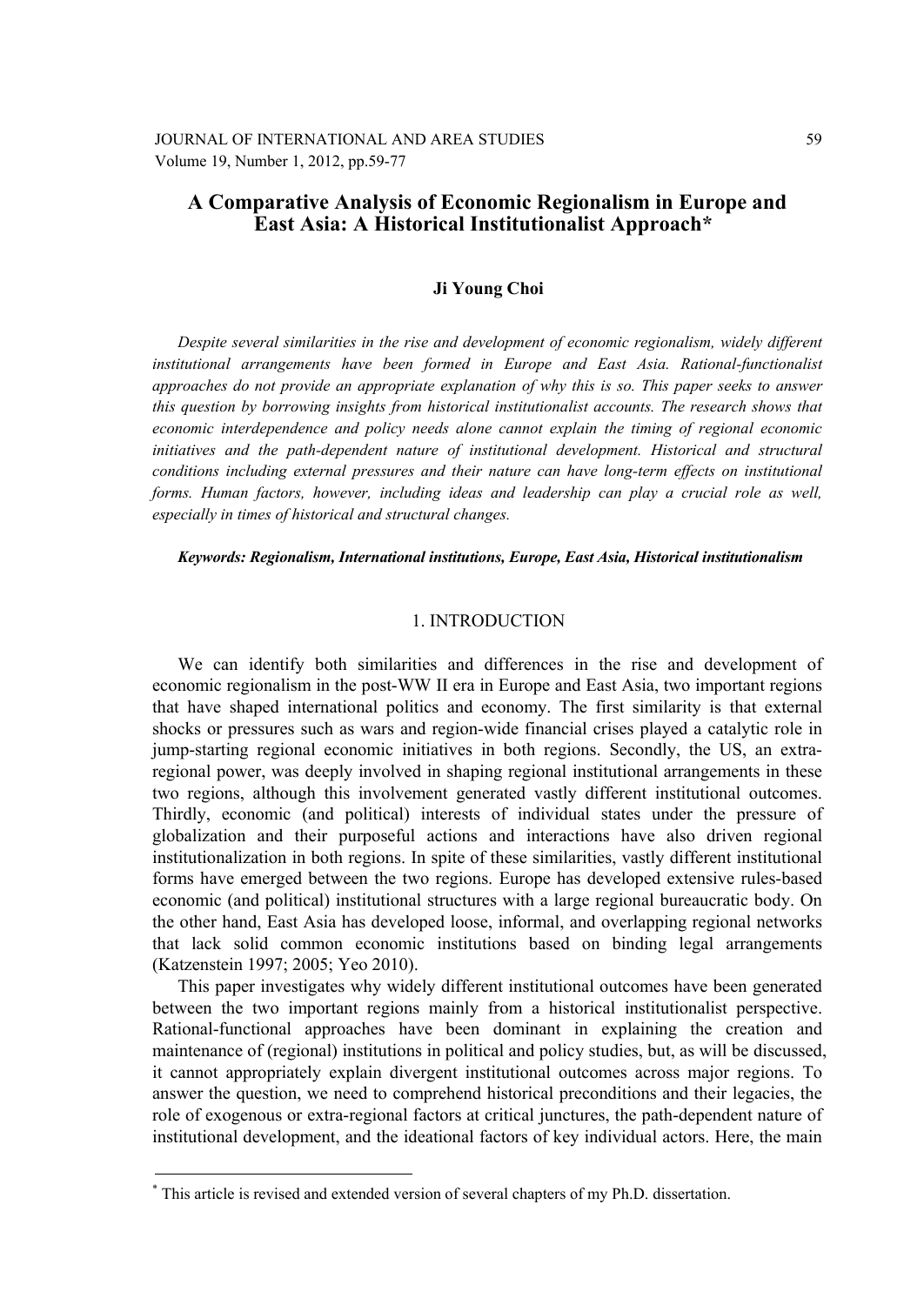point is not that European regionalism is much more advanced than East Asian regionalism in every aspect and its formal institutional arrangements are always better in policy cooperation and producing positive policy outcomes (Pempel 2005; Yeo 2010). What is clear, however, is that many policymakers in East Asia, as will be discussed in the main analysis, have publicly expressed their intention to pursue deep and formal economic institutionalization in the region, but there has been a large gap between their statements and their actual achievements. We need to, therefore, investigate what factors have generated this gap from a comparative perspective.

The article is organized as follows. First, I discuss different theoretical approaches to explaining regional institutionalization. In particular, the limits of rational-functional approaches are addressed and several insights of historical institutionalist accounts in explaining the varieties of institutional arrangements across regions are discussed. Second, the origins and deepening of regional economic institutionalization in Europe are examined from a historical institutionalist perspective. Third, East Asia's belated and shallow economic institutionalization is investigated from a viewpoint of comparison with the European case. In conclusion, I summarize my findings in this research.

# 2. REGIONALISM AND INSTITUTIONS: THEORETICAL PERSPECTIVES

Rational-functional approaches (e.g., neo-functionalism, liberal institutionalism, and liberal intergovernmentalism) have been dominant in explaining regional integration or institutionalization. Particularly, neo-functionalist accounts, which were advanced by Ernst Haas, were very influential in the 1950s and the 1960s. Neo-functionalism emphasizes the 'spillover effect,' which is an incremental, but more or less linear transition from social, technical, and economic integration to political integration or institutionalization (Haas 1968). One of the weaknesses of this theory, however, lies in that its regional focus was limited mainly to (Western) Europe. For instance, the 'spillover effect' does not translate well into other regions such as East Asia. In East Asia, in spite of increasing intraregional economic and social exchanges, region-wide formal institutionalization has not been formed (Katzenstein 1997; 2005; Pempel 2005; Searight 2009). Moreover, European institutionalization itself has not been a smooth linear process toward a 'pre-determined end point' as neo-functionalism posits and it has indeed shown 'stop-and-go' or 'zigzag patterns' (Wessels 1997). Another weakness of neo-functionalism is that it focuses mainly on intraregional processes and thereby neglects explaining the impact of extra-regional events or pressures on regional institutionalization.

Liberal institutionalists have also advanced their ideas on regional institutionalization. For example, Keohane and Nye (1975), Nau (1979), and Keohane and Hoffmann (1991) saw the European Community as an international institution established to address increasing interstate interdependence. In their view, states establish regional institutions as a response to growing economic interdependence and the necessity of policy coordination in the context of economic globalization. Especially, when global institutions are absent or ineffective, according to their logic, regional institutions emerge as a second-best option. I agree with liberal institutionalists that economic globalization has been a crucial background against which regionalism or regional institutionalization occurred in the post-WW II era. Growing economic interdependence in the context of economic globalization requires policy cooperation or coordination among states and like-minded states in a region can lower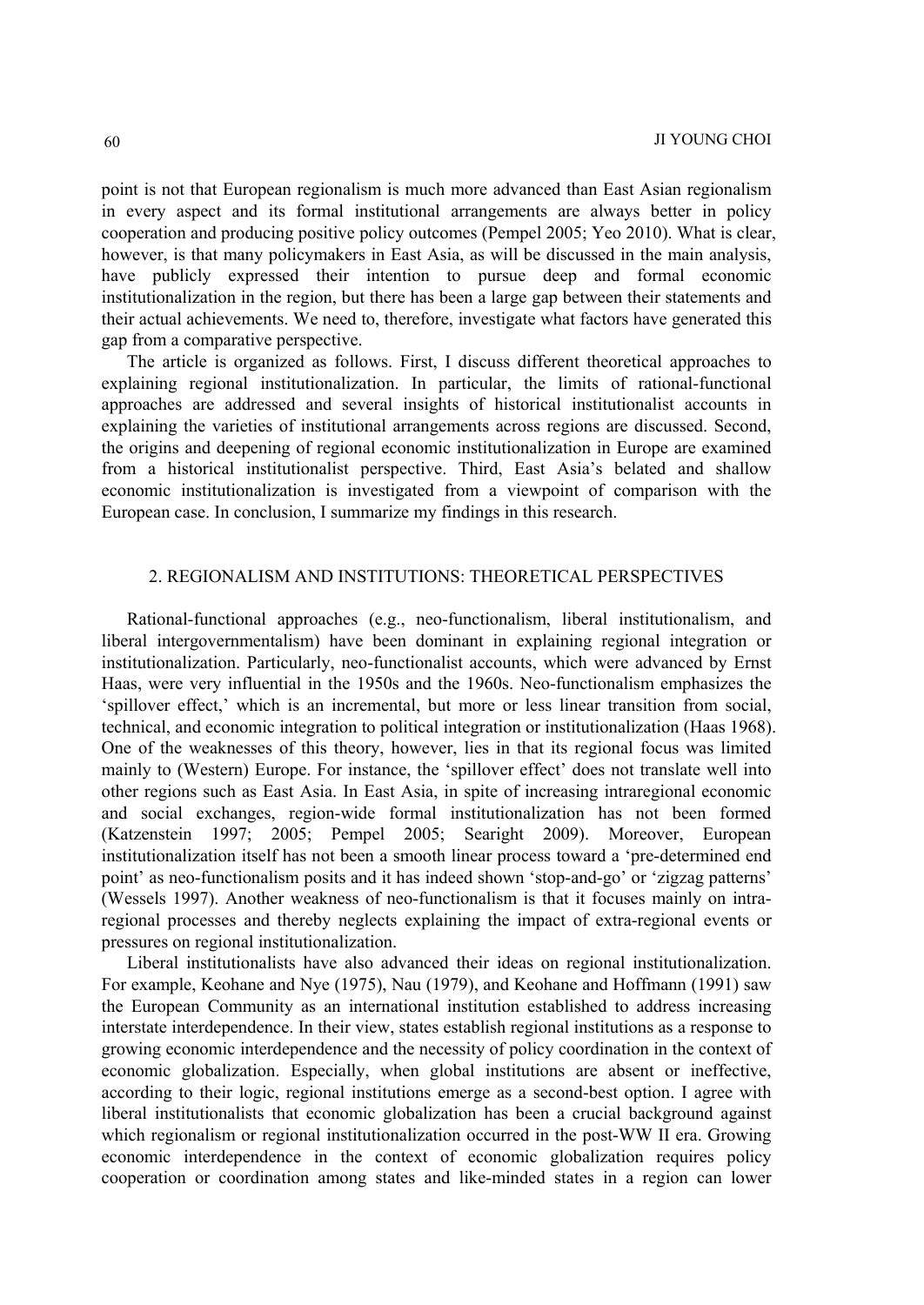transaction costs, share information, and monitor free-riding or defection in their interactions by establishing a common institution (Keohane 1984). This view is based on and supported by rational choice institutionalist accounts that assume individual actors' rationality and relative autonomy in designing and changing institutional arrangements (North 1990; Williamson 2000).

In my view, however, the concept of growing economic interdependence is too vague to explain the formation of regional economic institutions. It may be true that establishing a regional economic institution is generally easier than constructing or strengthening a global economic institution. But establishing a regional institution still requires a substantial amount of time, cost, and energy. In other words, establishing a regional institution itself is a collective action problem rather than a solution of it (Blyth 2002). Despite potential benefits of creating a new regional institution, states may not be willing to initiate or participate in the creation of it because a substantial amount of time, cost, and energy are needed to establish it. As will be explored later on, states tend to make serious efforts to invent or strengthen a regional institution only after they experience specific and severe external (and internal) pressures or shocks such as wars, financial crises, and serious region-wide economic downturns.

Liberal intergovernmentalism is another important theoretical approach to regional institutionalization that relies on the rational-functional logic. Like liberal institutionalist accounts, it emphasizes growing economic interdependence and the necessity of economic policy cooperation as crucial backdrops against European institutionalization. It argues that in the context of economic globalization and enhanced global competition, some domestic actors (e.g., internationally-oriented companies) put pressures on governments to pursue regional trade agreements and basically the European Community was the product of interstate bargaining driven mainly by commercial interests (Moravcsik 1993; 1995; 1998). When there were conflicts in interstate negotiations, according to it, powerful countries resolved them by "credible threats to veto proposals, to withhold financial side-payments, and to form alternative alliances" (Moravcsik 1998:3). In its view, European states also agreed to the pooling or delegation of sovereignty because they wanted to enhance interstate commitments and thereby to maximize benefits from it.

Liberal intergovernmentalism is a more sophisticated version of liberal institutionalist accounts of regional institutionalization. Nevertheless, it still has at least two serious defects or weaknesses. First, pure commercial or economic interests alone cannot explain the deep institutionalization of Europe very well. As will be examined in the main analysis, political leaders who initiated and led the European project were driven by a strong political motive: the establishment of a new Federal Europe. They viewed deep economic institutionalization among European countries as a stepping stone toward political integration and finally political harmony and peace among them. This political motive was shaped and strengthened in part by the devastating effects of two World Wars on the European continent. This implies that the nature and severity of external pressures and challenges, which tend to set regional institutionalization in motion, and its path-dependent effect should be carefully examined.

Second, in relation to the pooling or delegation of sovereignty in European institutionalization, liberal intergovernmentalism tends to overlook one important point. Although it focuses on the role of national governments in the process of international bargaining, it misses the fact that existing (supranational) institutional rules have played a crucial role in major decisions in the bargaining by redefining or changing national interests (Sandholtz 1993; Garret and Tsebelis 1996). Therefore, approaches focusing only on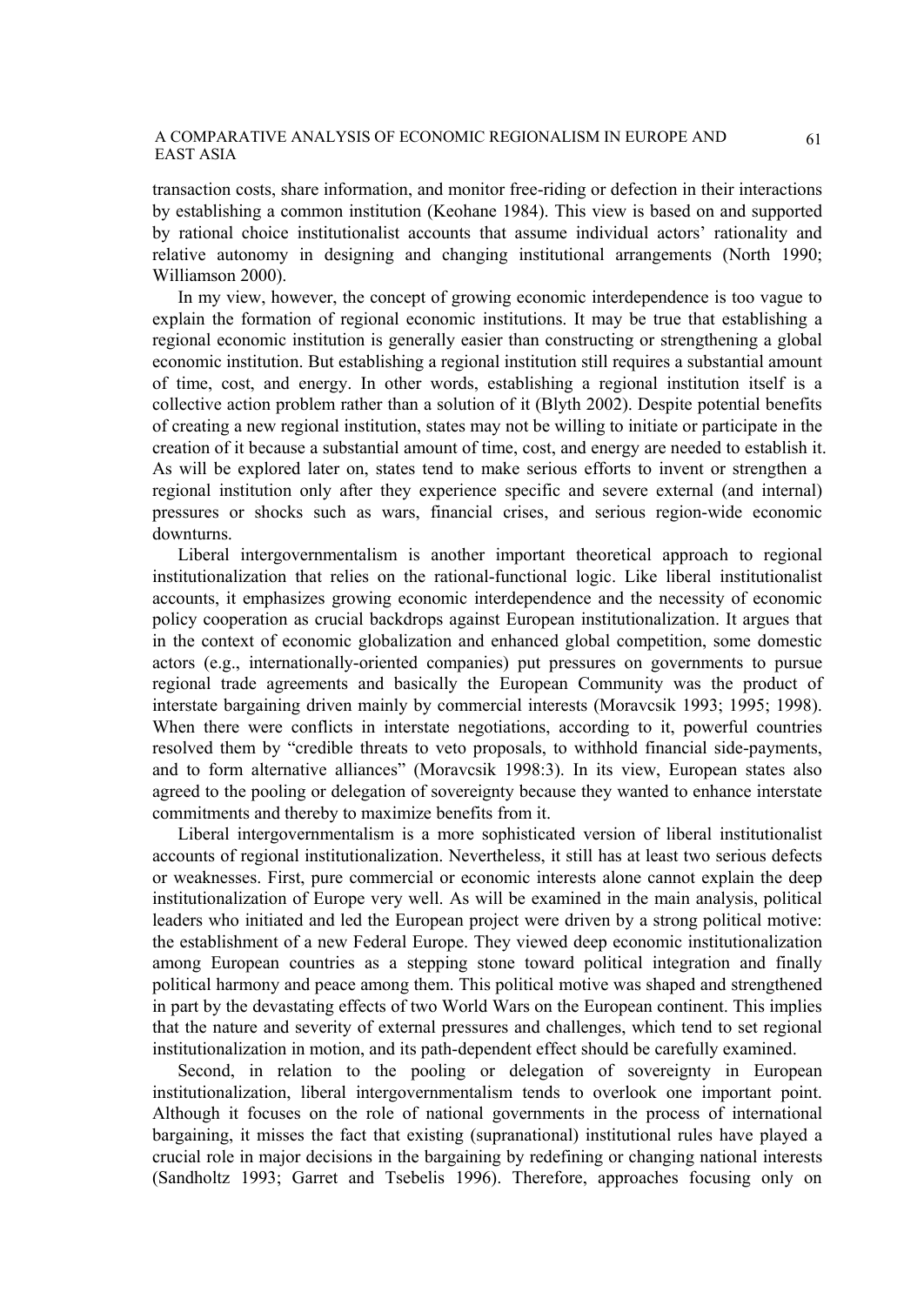intergovernmental interactions and negotiations cannot explain the deepening of European institutionalization appropriately. Historical and institutional contexts against which intergovernmental interactions occur should be closely examined and the role of actors other than national governments (especially, supranational institutions in the case of Europe) should be taken into account.

As examined, rational-functionalist approaches tend to focus on very narrow time frames and neglect the role of historical and structural conditions and the path–dependent nature of institutional creation and development. They also assume rational actors who pursue more or less homogeneous interests (actors' interests are naturally given) and limit the role of the ideas of key individual actors. Therefore, they cannot explain why different institutional arrangements have been generated across regions appropriately and why there is a (in some cases, really wide) gap between actors' intentions and policy (institutional) outcomes. Historical institutionalist accounts agree that institutional arrangements are, at least in part, the products of purposeful actions and interactions of social actors as rational-functionalist approaches maintain (Pierson 1996:157). They however see that social actors' preferences and goals are shaped by historical and social institutional contexts and those contexts should be carefully examined (Thelen and Steinmo 1992:7-10). Hence, they trace lengthy and largescale historical trajectories, the critical junctures of historical development, and their pathdependent effects on the creation and development of institutions (Thelen 2003:209; Pollack 2009:127; Pierson 2004). Historical institutionalist approaches also see that the unintended consequences of human actions can be produced because of the tremendous complexity of political and historical relations (Pierson and Skocpol 2002:708-709).

This paper attempts to explain why vastly divergent institutional arrangements have been formed between Europe and East Asia by borrowing the major insights of historical institutionalist accounts. I am not however arguing for structural or institutional determinism. Although social structures or institutions exert a considerable influence on producing certain behaviors of actors typically by narrowing the range of their behavioral choices, they do not determine their behaviors all the time. That is why the same or similar structural pressures at times do not produce the same policy choices. This reveals that individual actors' wills and actions are also deeply involved in producing certain social and policy outcomes. Particularly, the change of social structures provides key political actors with new political opportunities and whether these new opportunities are taken advantage of or wasted depends upon their actions and responses. This means that agents or social actors have their own wills and capabilities. As the British sociologist, Anthony Giddens says, the notion of human action implies the notion of capability. According to him (1982:9), capability means that it is possible that the social actors "could have acted otherwise."

After examining social structures and contexts in each region, therefore, we need to investigate how actors' interests or goals are formed because they are not naturally given. Especially in times of critical junctures in relation to national (or regional) policies, there tend to be very fierce internal struggles and debates within the (domestic or international) political and bureaucratic circle on what policy choices would bring about the best outcomes for the so-called national (or regional) interests. Mainly because of the complexity of the real world, the lack of information, and the uncertainties of the future, opinions tend to be highly divided (Goldstein 1993:3, 10). Every political actor pursues individual or collective interests, but in many cases he or she has to decide on policies under the context of the complexity, incomplete information, and the uncertainty of the outcome of policy choices, particularly so in the case of foreign policy-making in moments of critical junctures. Therefore, in this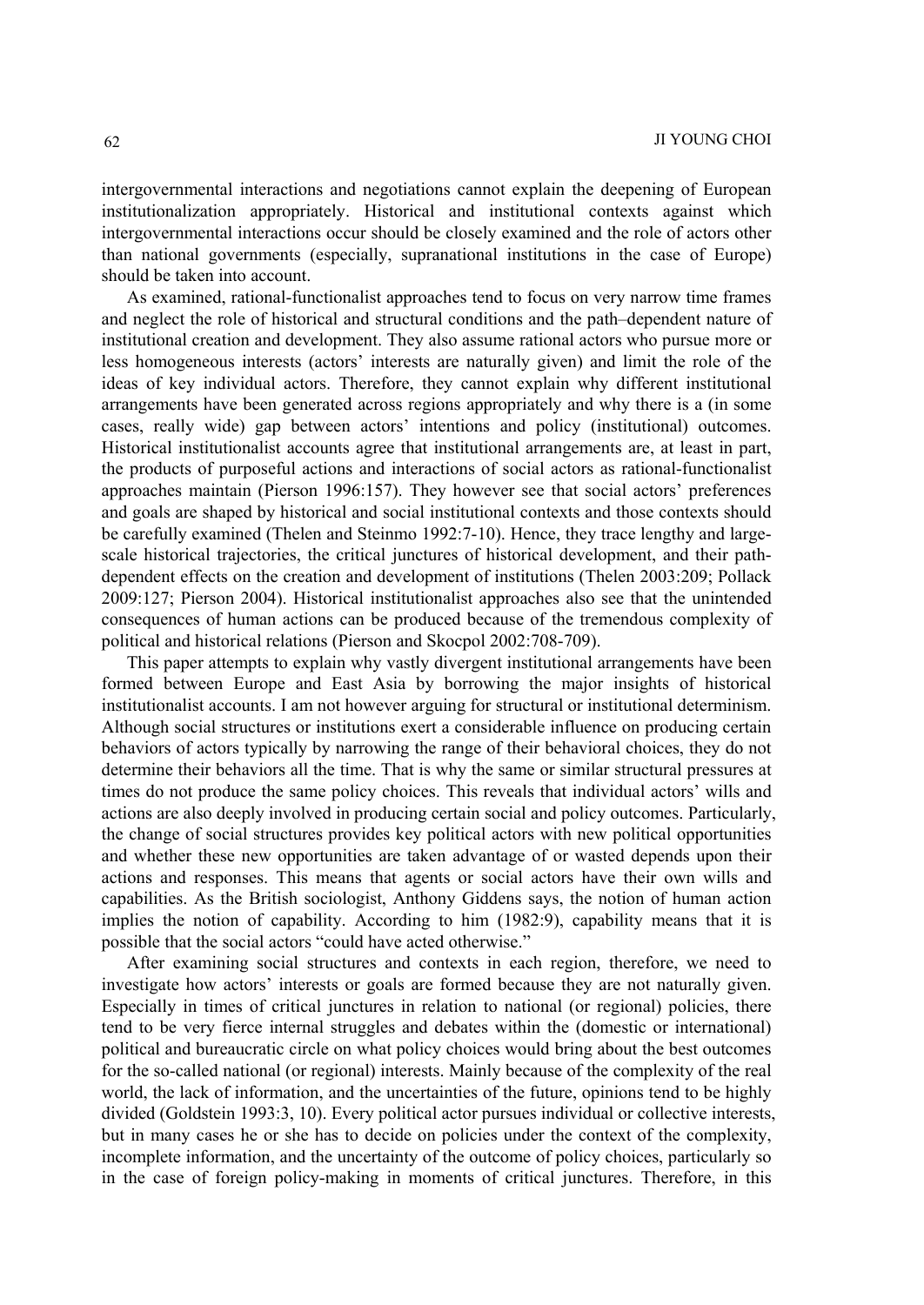#### **Table 1.** Summary of Theories Discussed

- Neo-functionalism: Spillover from social and economic integration to political one.
- Liberal Institutionalism: Economic interdependence and the necessity of policy coordination.
- Liberal Intergovernmentalism: Pressure by domestic actors (corporations) and interstate bargaining driven by commercial interests.
- Common Assumptions of Rational-functionalist Approaches:
- (1) Actors (policymakers, lobbying groups, etc.) pursue their interests or goals rationally and there is a close relationship between their intentions and policy (institutional) outcomes.
- (2) Policy needs and economic demands drive regional economic integration and it is a more or less linear process.
- Historical Institutionalism:
- (1) The interplay of historical and structural conditions and key political actors imbued with certain ideas produces and develops (regional) institutional forms.
- (2) There can be a significant gap between actors' intentions and policy (institutional) outcomes, and many twists and turns in regional economic integration, mainly because of political (and historical) complexity.

process, the ideas of key players (and their leadership) come to play a significant role. Particularly, the policy ideas of top political leaders and central decision makers tend to lead policy negotiations and decisions because of their 'political positions' and 'agenda-setting power' (Parsons 2002:53).

# 3. EUROPE: DEEP AND FORMAL REGIONAL ECONOMIC INSTITUIONALIZATION

After the end of WW II, the idea that European supremacy ended governed the mindsets of European intellectuals and political leaders. The war dealt a decisive blow to European dominance over world affairs and paved a way for the rise of the United States and the Soviet Union as new superpowers on the world scene. Therefore, many European leaders and elites came to think very seriously about the destiny of Europe and its future (McCormick 1999:58-59). In particular, they realized that deep-seated and age-old national rivalries among European nations had been the main culprits of the decline of the European civilization. Thus, they came to focus their attention on how to prevent another bloody conflict in the European soil.

To achieve this goal, the end of Franco-German hostility was necessary and dramatic changes in Franco-German relations were needed. Particularly, France, which shares its border with Germany's and had experienced several losses from bloody wars with her, was very serious about the 'German Question' – how to embrace Germany into the European community (Fontaine 2000:11-12). It is, therefore, understandable that France took the initiative in the formation of the European Coal and Steel Community (ECSC) in 1952 and traditional security considerations made Europeanists in France (e.g., Jean Monnet and Robert Shuman) focus on how to overcome national rivalries or mutual hatreds by establishing a common or supranational authority between the two countries. Thus, as Robert Shuman (1950), the French Foreign Minister declared, European economic institutionalization started to ensure that "any war between France and Germany become not only unthinkable but also materially impossible" by placing the production of coal and steel,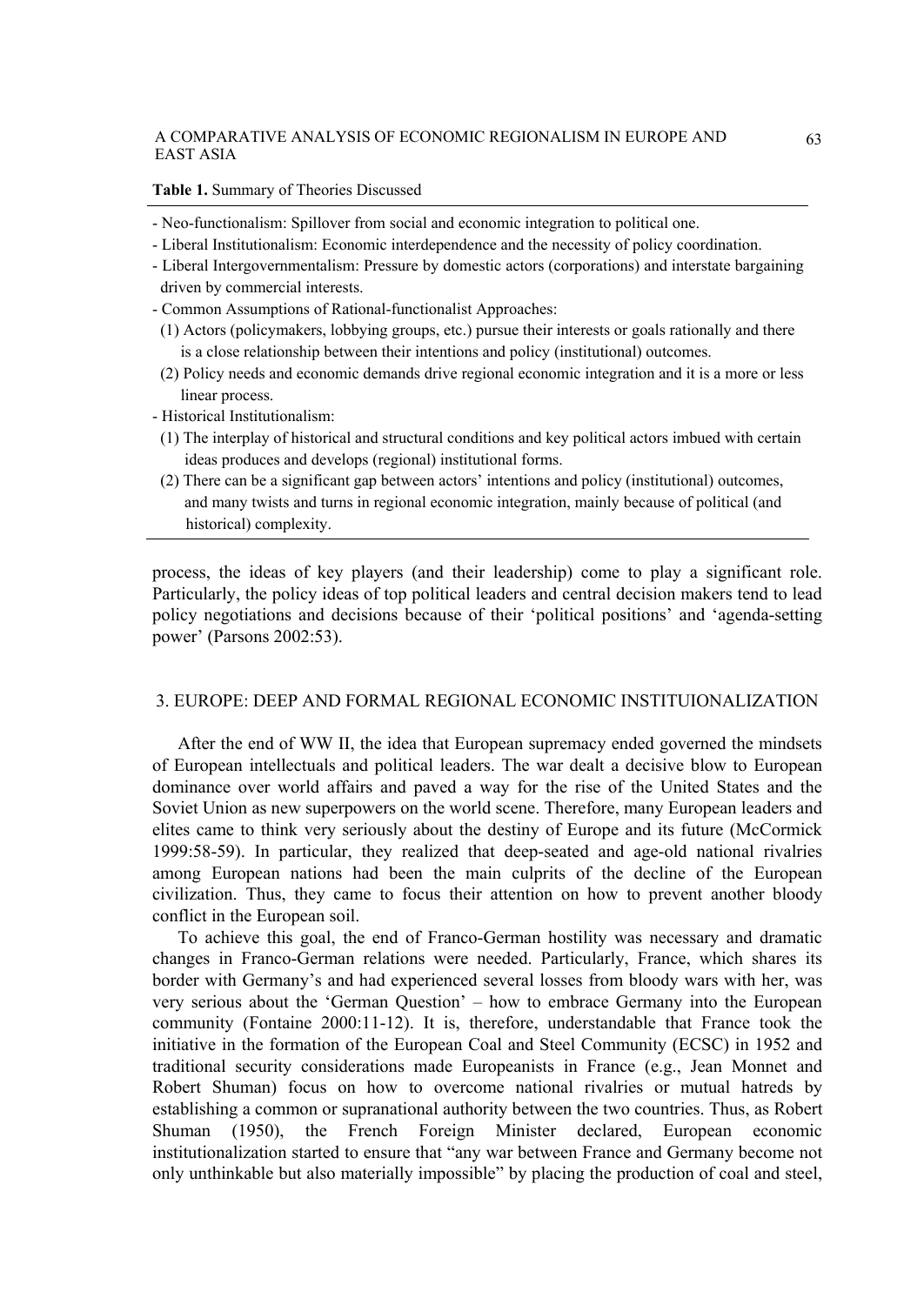which had been industrial bases of military expansion in Europe, under a common or supranational authority. This reveals that purely economic interests-based motives cannot explain the institutional outcomes of the ECSC and political, particularly, security-oriented motives generated from the shockwaves of WWII have driven European economic institutionalization at least at its early stages. In other words, WWII played as a catalyst in creating the ECSC and security concerns generated by it influenced the ECSC's institutional forms.

The United States also played an activating role in moving European institutionalization forward. Viewed by the US, the economic recovery of West Germany was necessary for the reconstruction of Western Europe, given the size of its territory and population, and its economic potential. West Germany's military contribution was also needed to contain Soviet expansion (Grieco 1999:337; Nugent 2010:11; Beeson 2005:974-975). In particular, the Soviet Union's successful nuclear test and China's communization in 1949 spurred the US to endorse the full recovery of the political sovereignty of West Germany and its remilitarization. Thus, the US tried to lift economic restrictions imposed on it and wanted West Germany to join the NATO as a full member. Against this backdrop, Secretary of State Dean Acheson put pressures on French Foreign Minister Robert Schuman: "I believe that our policy in Germany, and the development of a German government which can take its place in Western Europe, depends on the assumption by your county of leadership in Europe" (Loriaux 1999:357). American logic was very clear: "World recovery […] depends on European recovery; European recovery on German recovery; German recovery on France's consent" (Milward 1984:164).

American pressures provided European federalists in France such as Robert Schuman and Jean Monnet who advocated a Community strategy with a favorable opportunity to pursue their goals. At that time, opinions among French elites on French economic and political interests and how to handle Germany were highly divided. In addition to a 'community strategy,' a traditional strategy, which emphasizes national independence and balance of power, and an intergovernmental strategy that privileges a broad but weak organization were also advocated in the French political circle (Parsons 2002:57-58). Under growing American pressures, however, French leaders who advocated a 'community strategy' utilized their political positions and finally succeeded in making a political coalition to push forward with their strategy. In particular, Robert Schuman, the French Foreign Minister at that time, played a key role in this process (Parsons 2002:58-62). As a consequence, the birth of the European Community took place in May 1950, when French Foreign Minister Robert Schuman who had been advised by Jean Monnet announced the idea of placing the production of coal and steel in France and Germany under a common authority. Later on, Italy, Belgium, the Netherlands, and Luxembourg joined this plan and the ECSC was formed in 1952.

Jean Monnet became the first President of the ECSC, which was the starting point of economic institutionalization in Europe, and four organizations were created to govern it: the High Authority, the Council of Ministers, the European Court of Justice, and the Common Assembly. Monnet, one of the founding fathers of a new United Europe, designed the High Authority, which was a central governing body of the ECSC, to have a supranational nature with a long-term vision. In the words of Haas (1958:42), "the other four organs are primarily designed as checks upon the power of the High Authority rather than as initiators of action." Accordingly, the High Authority had considerable discretion over ECSC policies and possessed the authority to make some binding decisions on member countries (Hoffman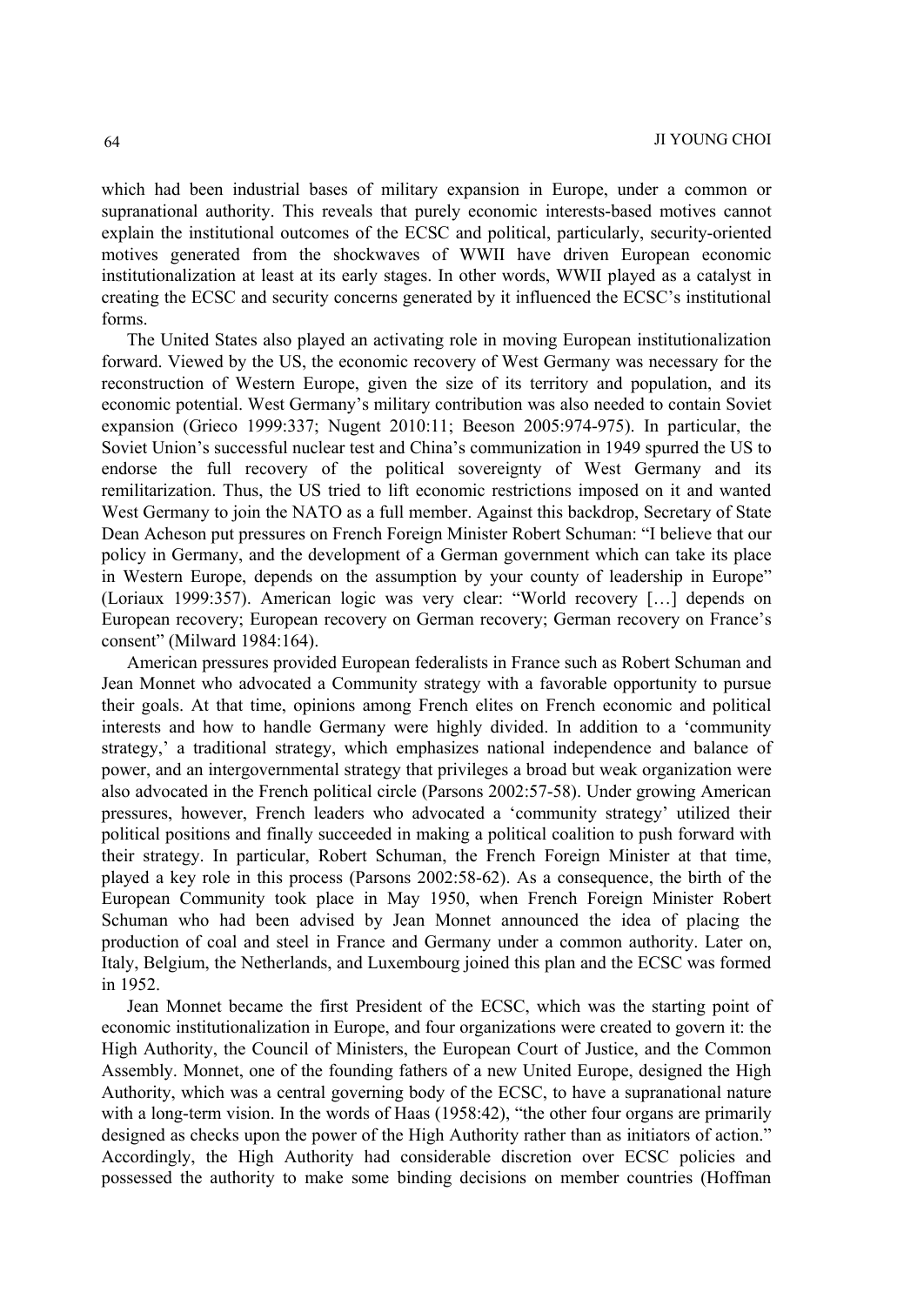2006:85). Monnet knew very well that comprehensive intergovernmental or international institutions tended to be stalemated by their member nations and supported the creation of a supranational institution in limited but important sectors to avoid this problem. He believed that comprehensive intergovernmental institutions had "the intrinsic weakness […] that went no further than mere cooperation between Governments" (Monnet 1978:271-272). He shared with Schuman the idea that peace and prosperity in Europe could be achieved only by a 'step-by-step process' and that solving the 'German Question' (more specifically, Franco-German animosity) is the first step toward a European federation or Community Europe (Monnet 1962; Nugent 2010:Chapter 2).

Rational-functionalist approaches cannot capture the timing of the launch of the ECSC and its supra-national institutional elements. Europe had a long history of the idea of United Europe, but it is only after WWII that it became a reality. Economic interdependence and policy needs undoubtedly played a certain role, but they were not dominant forces, at least at the early stages of European integration. Moreover, as discussed above, the reason for including supra-national elements in the ECSC was security concerns generated by the shockwaves of WWII. A growing sense of the decline of Europe at that time opened a door for deep institutionalization and European leaders who supported the idea of United Europe took advantage of their political positions and set the basis for deep institutionalization in Europe.

European institutionalization had gotten off to a good start, but it experienced a major setback throughout much of the 1960s and 1970s. New members (particularly the UK) had difficulty joining the European Economic Community (EEC), supranational designs of European institutions were challenged, member states were unwilling to support new initiatives, and European institutions (particularly, the European Commission) showed no visions and leadership (Blair 2005). A severe economic downturn in Europe throughout the 1970s also posed severe economic challenges to many European leaders. Soaring inflation and unemployment were aggravated by two oil crises (1973-1974 and 1979-1980) and European countries turned to national economic strategies, raising non-tariff barriers and enhancing subsidy programs. These national economic strategies did not work and it was particularly the serious decline of international competitiveness of European firms in key high-technology sectors (e.g., computers and telecommunications) vis-à-vis American and Japanese companies that put strong pressures on European political leaders to turn back to the renewal of the European vision (Sandholtz and Zysman 1989:103-107; Mattli 1999:77- 78).

Thus, by the mid-1980s, intergovernmental consensus on the re-launch of the European project emerged mainly because of external (and internal) pressures and economic challenges and these pressures and challenges provided key political figures who advocated the idea of United Europe with a window of opportunity to pursue their idea again. Particularly, Commission President, Jacques Delors and his team, who supported the federalist vision of Monnet and Schuman, seized the initiative and took a leadership in rekindling the European vision and exercised political entrepreneurship under the strong support of business groups.

Although intergovernmental consensus arose, political leaders' views on how to achieve it or to what extent they would go were divided into two groups. Maximalists subscribed to the idea of the general institutional strengthening of European institutions and of dramatic changes to complete the European common market whereas minimalists favored minimal changes to achieve a single market (Budden 2002:77). The Commission led by Delors and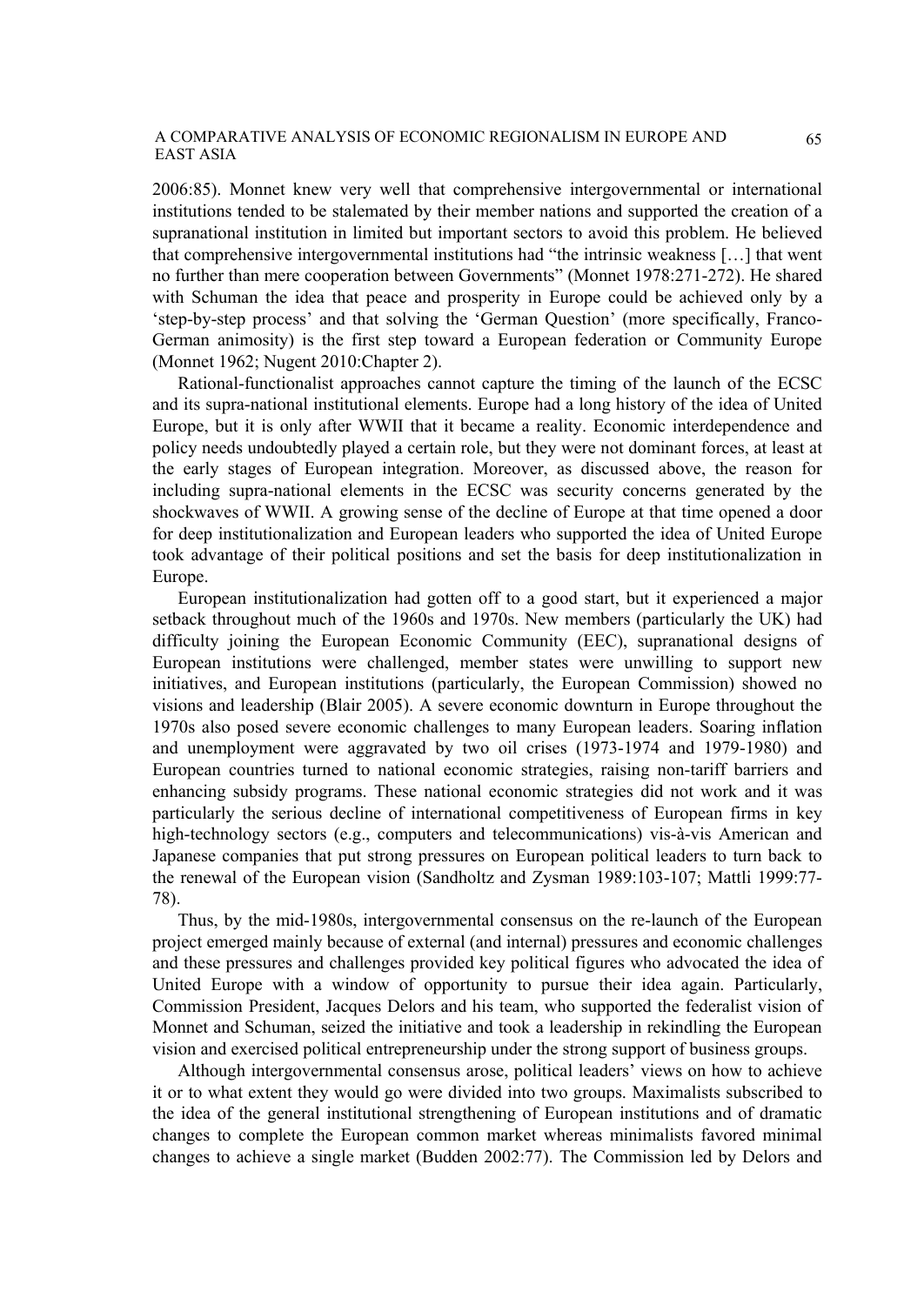his team proposed and disseminated its maximalist vision and adamantly pushed it forward in spite of considerable opposition by some member countries (particularly the UK).

It is important to understand that what sets Europe apart from East Asia (and other regions) is that supranational institutional arrangements (particularly the High Authority/ the Commission) have existed from the initial stage of institutionalization. As presented previously, the shock waves of WW II along with American pressures played a critical role in the introduction of those institutional arrangements. This means that without understanding the path-dependent nature of institutional development, we cannot fully account for the differences in institutional arrangements across major regions. To be sure, the mere existence of supranational institutional arrangements cannot explain the deepening of European economic institutionalization. As will be discussed below, human factors like key political leaders' ideas and leadership are also deeply involved in the process of regional institutionalization.

Unlike previous leaders who maintained a low-profile and lacked visions and leadership in much of the 1960s and 1970s, Delors was highly motivated in his leadership in the Commission and proactive in reenergizing the European project. In the words of Arthur Cockfield (1994:111) who was one of Commissioners and worked with Delors, "If the Commission is ineffective, as tragically it was during the Thorne Presidency, the Community languishes. Where you have a forceful and visionary President, as Jacques Delors has been, backed by a strong and effective Commission, the Community makes progress." Even before taking his office in 1985, Delors as President-designate visited the capital cities of member countries to strengthen the political consensus from political and business leaders on the renewal of the European project, which had begun to emerge from the Fontainebleau summit in June 1984 and build support for the Commission' maximalist vision. He was the first Commission President who toured the capital cities to win support for the Commission's project even before taking office (Drake 2000:90).

Although no formal role was given to the Commission in the IGC, Delors and two other Commissioners attended a series of meetings of foreign ministers and summits and mediated their discussions and persuaded political leaders (particularly, French and German leaders) to support the maximalist programs that included strengthening the power of supranational institutions and the principle of mutual recognition instead of the minimalist one that advocated just minimal changes to establish a single market (Grant 1994:72; Budden 2002: 81-82). Delors acted like a leader of the Community (not only as a leader of the Commission), defining the agenda in the meetings. Particularly, when foreign ministers presented a long list of exceptions to the maximalist proposal, Delors went to see François Mitterrand and Helmut Kohl in person and dissuaded them to give up the plans. Delors succeeded in restoring the maximalist vision by constructing a Franco-German consensus. This caused anger in the UK since it had strongly favored the minimalist plan. Margaret Thatcher (1993:558-559) complained that "(a) Franco-German bloc with its own agenda had re-emerged to set the direction of the Community" and considered applying a veto or withdrawing from the meetings, but mainly because of national economic interests she was persuaded by her economic advisors and had to follow the maximalist deal reluctantly (Grant 1994:73).

Finally, an agreement on a Single European Act (SEA) was reached, which was the first major change of European rules since the Treaty of Rome in 1957. Through the process that led to the SEA, the Commission legitimized its leadership in the Community and restored its capacity as a supranational institution. Ten member countries (the original Six and the late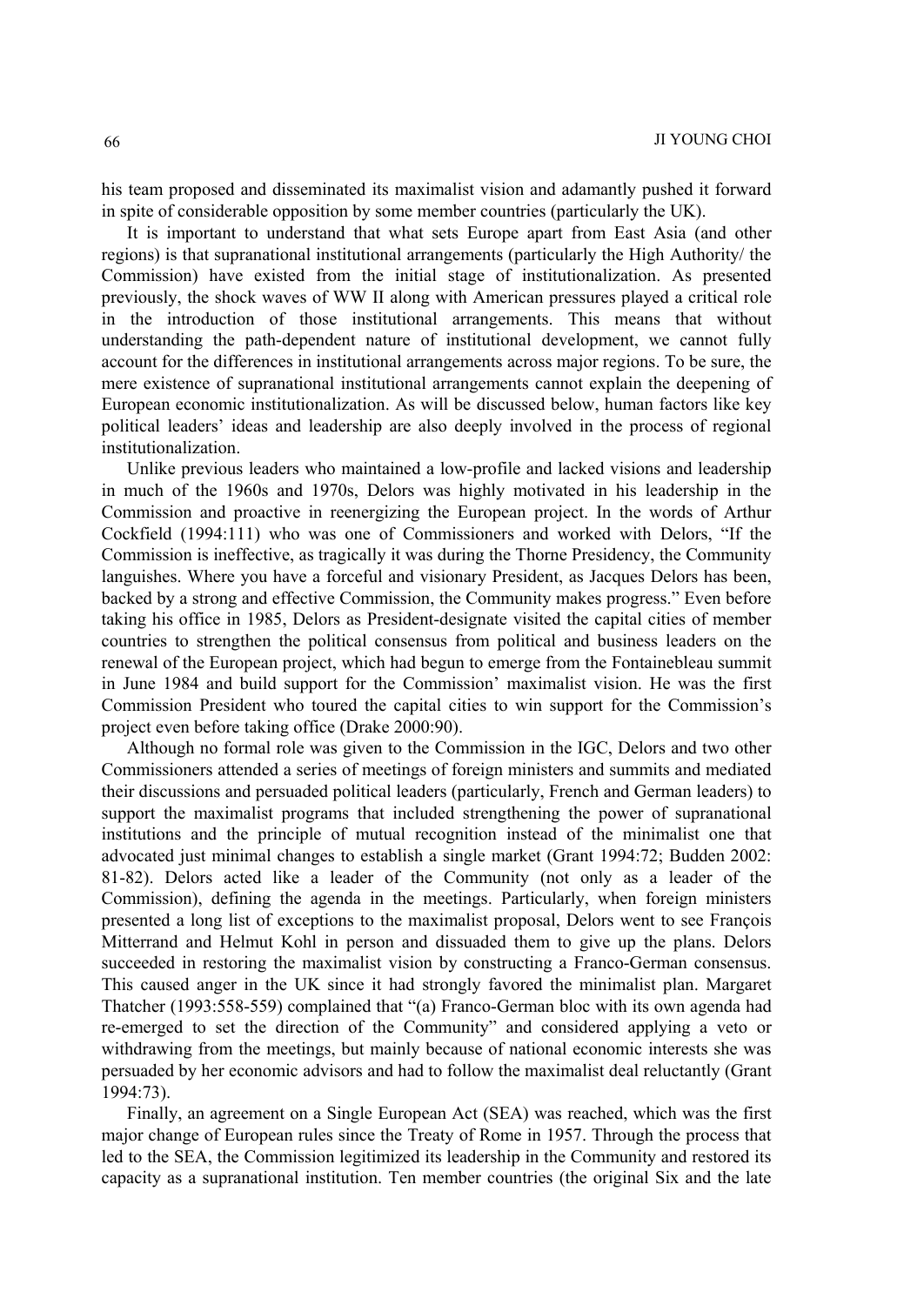comers [the UK, Denmark, Ireland, and Greece] agreed to complete a genuine single market by 1992 and to major institutional changes. Particularly, a national veto system was abandoned and qualified majority voting (QMV) was introduced in the Council of Ministers; the power of the European Parliament augmented as it became fully involved in the process of European legislation. As well, the SEA solidified the Commission's political role in international negotiations as a representative body of Europe. It was not a simple linear transition from intergovernmental to supranational relations because national governments could still influence major decisions on Europe-level policies by making alliances or coalitions among themselves, but generally the administrative power of European institutions vis-à-vis national governments increased considerably through the SEA (Warleigh 2002:12).

The European case exemplifies a path-dependent nature of institutional development. Unlike in East Asia, in (Western) Europe traditional security imperatives, which were influenced by the outcomes of WW II, dominated discussions of regional institutionalization at least at its early stages. More specifically, in the wake of WW II many European leaders (particularly European federalists) struggled with the German Question: how to embrace Germany into a European community and prevent another war in Europe. Therefore, their concerns over how to overcome national rivalries led to the inclusion of supranational institutional elements in the ECSC. Later on, the existence of these supranational institutional forms provided political entrepreneurs who had been influenced by the idea of the federalist vision of Europe with a favorable opportunity to pursue the deepening of European institutionalization. This means that the severity and nature of external pressures influenced the institutional outcomes at the early stage of European institutionalization and these institutional outcomes in turn influenced the future institutional developments.

Overall, Europe has had favorable conditions for deep institutionalization. In addition to security concerns produced by the outcomes of WW II, the US strongly encouraged European institutionalization at the early stage of it. Moreover, unlike other major regions, the idea of a regional unity has a long history in Europe. Empirical evidence, however, strongly upholds the view that individual actors' initiatives and actions were also deeply involved in the process of European institutionalization. Key political entrepreneurs who had been imbued with the idea of United or Federal Europe took advantage of these favorable conditions and made full use of their political positions in mobilizing (domestic or international) political actors and groups in order to move forward their project.

Although Europe's favorable regional conditions influenced deep regional institutionalization in Europe, these favorable regional conditions did not determine it in a mechanical way. This view is supported by the fact that domestic and international opinions in Europe on how to respond to external pressures and what specific institutional forms should be adopted were highly divided. Political actors in fact had different ideas of how to define national (or regional) interests and how to pursue them. When political leaders who are oriented more toward realistic or nationalistic positions arose, the federal vision of European institutionalization suffered a serious drawback. But it is true that once key decisions were made for deep formal institutionalization in the mid-1980s, it became difficult to reverse this trend because of the locking-in effect of institutional inertia (Pierson 2004: Chapter 5). It is also worth noting that although European institutions have overall deepened, there is still a gap between the federal vision of founding leaders and institutional arrangements in Europe. European institutions still include intergovernmental as well as supranational elements and there are still significant differences in the outlook on the future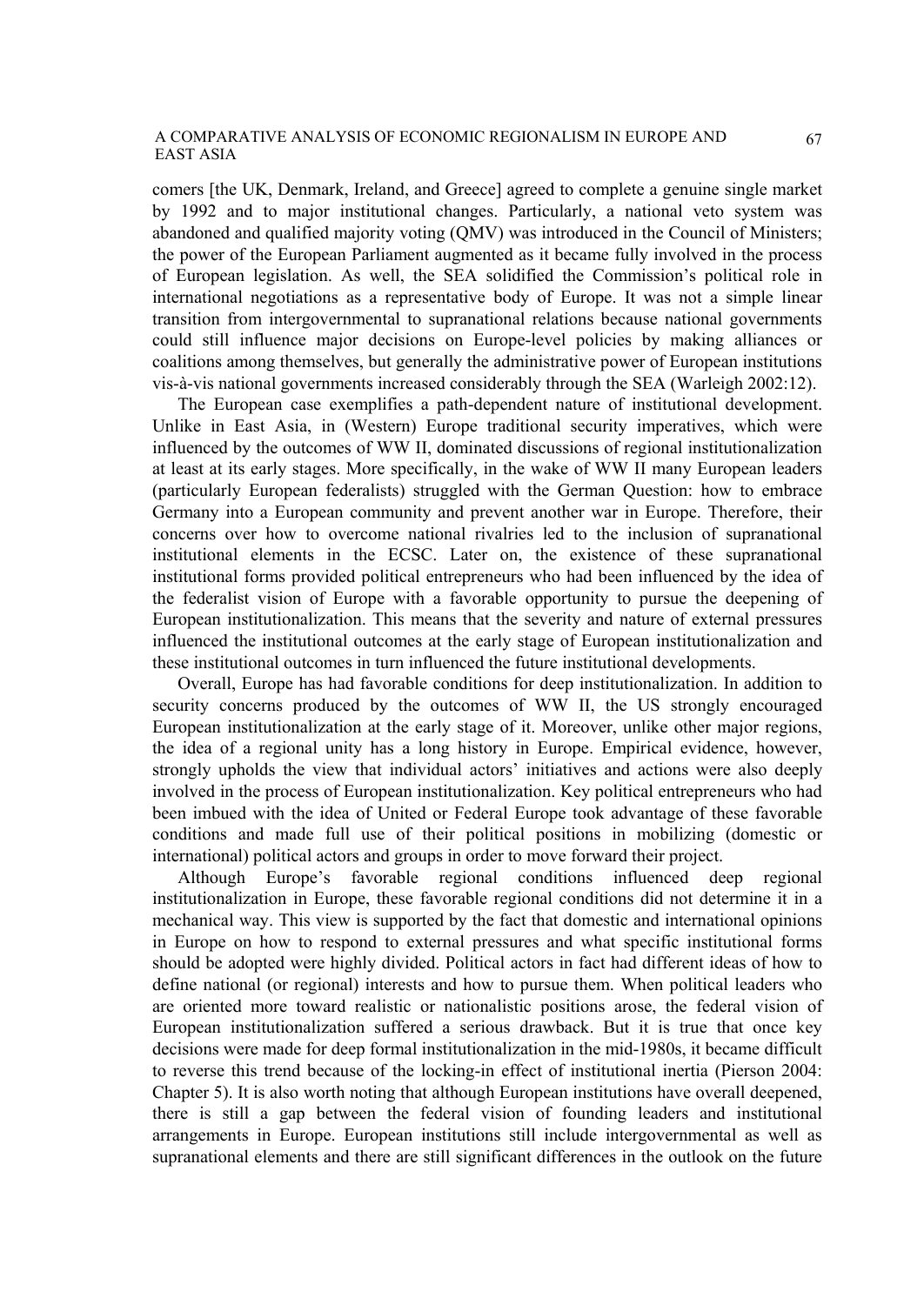of the EU among Europeans. Therefore, it remains to be seen what the future of the EU would be like.

# 4. EAST ASIA: BELATED AND SHALLOW REGIONAL ECONOMIC INSTITUTIONALIZATION

In the post-WW II era, the combination of the unresolved historical legacies of Japan's colonialism and American policies toward East Asia has delayed the development of multilateral institutional arrangements in the region. Although Japan arose as a leading economic power in East Asia and has acted as a major partner of the U.S. in the region, Japan's political leadership in the region has been severely constrained because of bitter memories of Japan's militarism. In Western Europe, Germany has been quite successful in restoring its relationship with its neighboring countries (particularly France) in the post-war era, but Japan's efforts have been much less effective, compared to Germany. In the words of Kim (2004:15), even though Japan was an economic superpower in the region, its leadership was not respected mainly because of the "long shadows of the Greater East Asian Coprosperity Sphere … coupled with Japan's seeming inability and unwillingness to come clean on its imperial atrocities."

The Cold War began shortly after the end of WW II and the United States, which had emerged as a new superpower in world politics, began to mold the institutional form of East Asia. Unlike Western Europe where a multilateral security scheme such as the North Atlantic Treaty Organization (NATO) was established, in East Asia the U.S. established the hub-andspoke pattern of bilateral security alliances with Japan, South Korea, Taiwan, Thailand, and the Philippines (Hemmer and Katzenstein 2002). On economic issues, after the communization of mainland China in 1949 and the Korean War (1950-1953), the U.S. began to open its markets widely to exported goods from its East Asian allies because of security considerations (Pempel 2005; Aggarwal and Koo 2006).

After the onset of the Cold War, the U.S. strongly supported the economic recovery of Western Europe to contain the spread of communism and pushed France and West Germany to reconcile. As a means to achieve this goal, the US encouraged regional economic integration. On the other hand, in East Asia the US did not strongly push Japan to reconcile itself with its neighboring countries and maintained bilateral economic and security relations with its allies on an ad hoc basis. According to Hemmer and Katzenstein (2002), America pursued a multilateral post-war order in (Western) Europe because Washington's attitude toward (Western) Europe was based on equality and respect whereas the US did not have the same attitude toward its East Asian partners. Another view is that in East Asia Japan had no neighboring partner with similar power at that time and that is why the US took a different institutional approach to East Asia (Ikenberry and Mastanduno 2003). In other words, because Japan had no symmetrical partner, it was not necessary for the US to push ahead with the establishment of a multilateral institutional scheme to bind Japan to others.

Whatever the reasons, Japan has not been successful in reconciling itself with its neighbors and removing their distrust. Thus, throughout the 1960s, in spite of the Japanese government's proposals for regional integration in East Asia, countries in the region were not receptive because their suspicions about Japanese economic neo-colonialism were not quelled (Katzenstein 2000). As a reaction to this failure, Japan shifted its policy to informal and non-governmental trans-regional economic cooperation in the late 1960s. On the other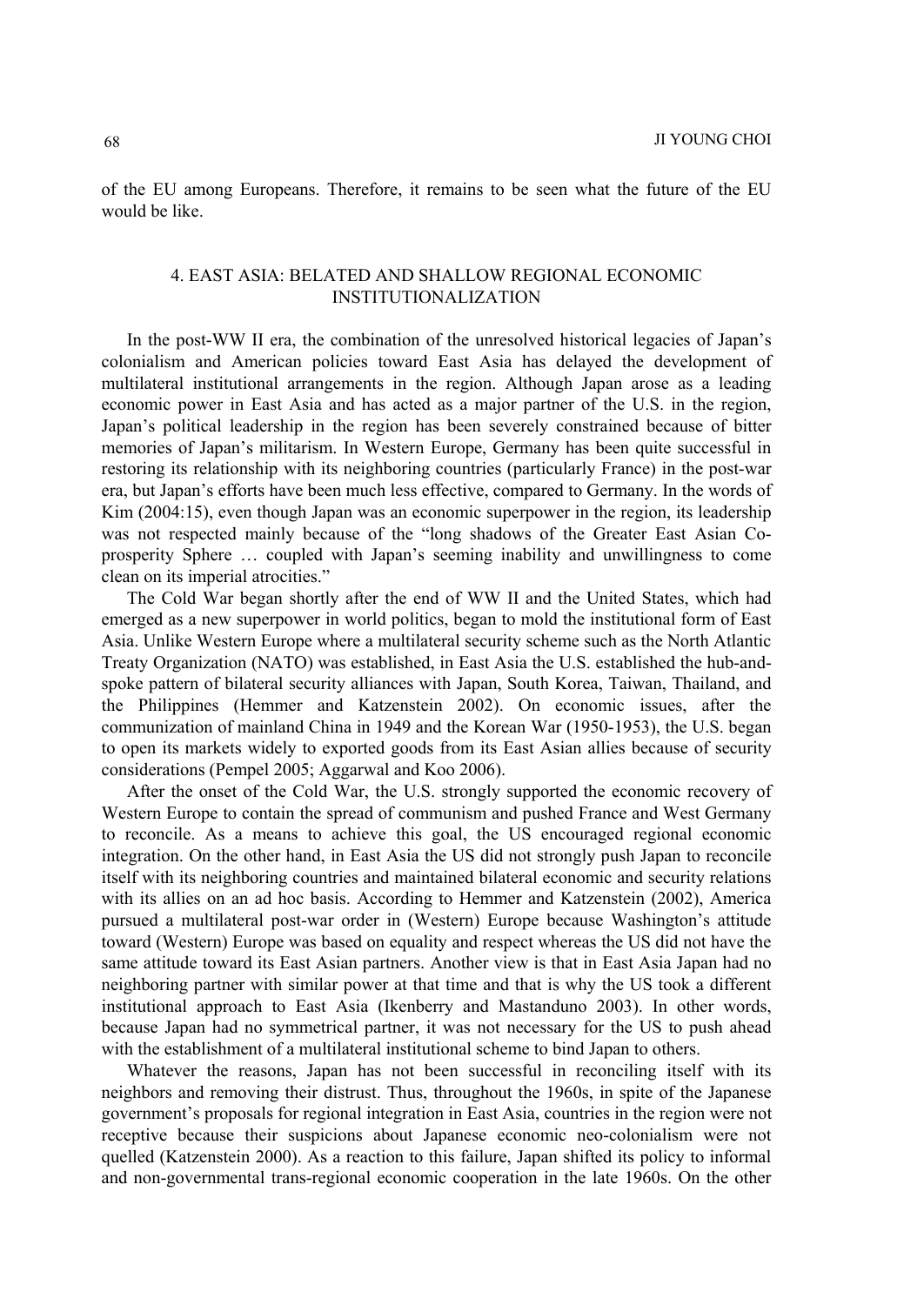hand, China, which had fallen to communism in 1949, spent several decades on internal political struggles. When it launched market-based reforms in the late 1970s, however, the Chinese economy began to enjoy extraordinarily high economic growth rates. Mainland China has extensive business networks with ethnic Chinese living in Southeast Asia and the Chinese government has been interested in using their networks and technology. Until the early 1990s, however, the Chinese government preferred an informal and natural mode of economic arrangements and cooperation with the notion of 'economic circles (*jingjiquan*)' to a formal intergovernmental one (Moore 2004:128-129).

Since the late 1990s, however, we have witnessed a significant change in the path of regionalism in East Asia. In particular, the Asian Financial Crisis (AFC) that unfolded in the late 1990s, coupled with the deepening or rise of regionalism in Europe and other places, provided East Asian countries with a decisive opportunity to solidify regional economic institutionalization by overcoming internal divisions among themselves. Since then, there has been progress in economic and financial cooperation and institution-buildings among East Asian economies (Webber 2001; Bowles 2002; MacIntyre *et al.* 2008). The AFC caused East Asian economies' real GDP to drastically shrink from 7 to 17 percent, and countries most severely hit by the crisis like Thailand, Indonesia, South Korea, and the Philippines had to rely on IMF's bailout programs (Wade 2004[1990]: xxiv-xxv). After the AFC, East Asians came to realize that even though they produce large shares of economic goods and services in the world market, they were still dependent upon extra-regional actors such as the IMF, the US and multinational corporations (Moore 2004:120).

Even before the late 1990s, economic exchanges had continually increased among East Asian countries, but it was only after the AFC that they began to take a real action to create and strengthen a region-wide economic scheme. Rational-functionalist approaches that focus on economic interdependence and policy needs do not explain well the timing of such efforts and this upholds the view that external pressures or shocks play as a catalyst to jump-start region-wide economic initiatives. Economic interdependence has deepened among East Asian economies since the late 1990s, but a solid common economic institution has not been established as yet, as will be discussed later.

Discussions on establishing a more formal and inward-looking regional economic scheme have become quite lively among East Asian leaders and policymakers since the late 1990s. As a result,  $ASEAN + 3$ , the first region-wide economic entity that connects Southeast Asian [10 member countries of the Association of Southeast Asian Nations (ASEAN)] and Northeast Asian countries(Japan, China, and South Korea), was established in 1997. The plan of the ASEAN  $+$  3 was to develop it into the East Asian Summit (EAS)–this idea was realized as the first annul EAS was held in Kuala Lumpur in late 2005–and to establish an East Asian Free Trade Area (EAFTA) (Moore 2004:118). ASEAN + 3 members also reached a regional currency swap agreement, which is called Chiang Mai Initiative (CMI), in Chiang Mai, Thailand in May 2000 in order to protect themselves from future financial crises. The CMI developed into the Chiang Mai Initiative Multilateralization (CMIM) as  $ASEAN + 3$ finance ministers agreed to establish a region-wide multilateral currency network in December 2009. The CMIM is, however, not independent from the IMF and has never been activated so far (Choi 2011).

The US outright opposed projects for an East Asia-only regional economic scheme like East Asian Economic Caucus (EAEC) and the Asian Monetary Fund (AMF) in 1990 and 1997, respectively. After 9/11, however, Washington had to concentrate on the war on terrorism and began to adopt a wait-and-see policy toward the rise of East Asian economic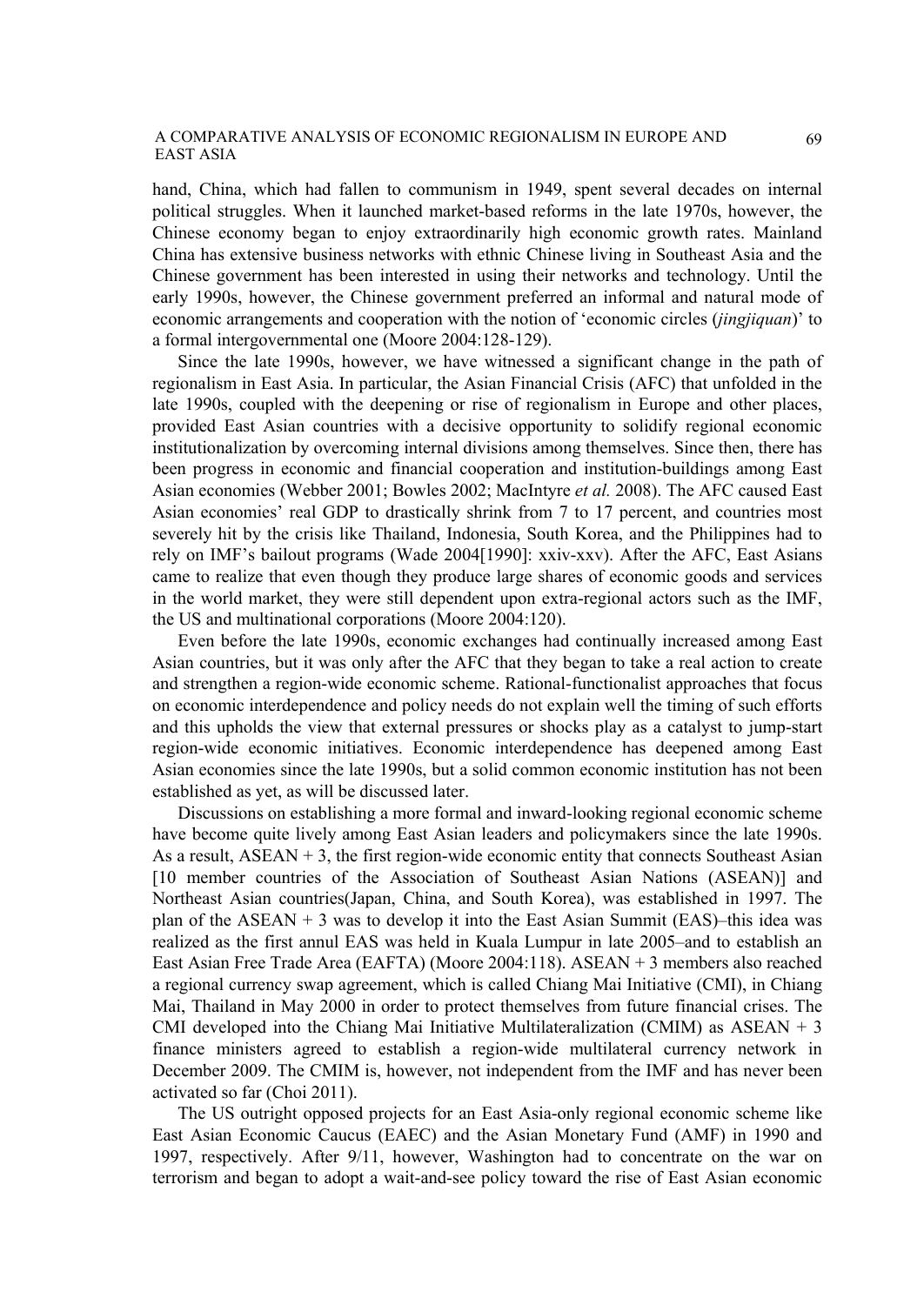regionalism (Berger 2006:26). It is however worth noting that ASEAN  $+$  3, which is currently a leading regional body in East Asia, still remains largely a consultative body that lacks binding legal mechanisms. In other words, agreements among ASEAN + 3 members are predicated upon voluntary actions rather than upon biding legal obligations. Thus it is still conceived of as an informal framework of cooperation rather than a formal regional economic institution. Particularly, its plan to build the EAFTA has not been realized so far and we recently observe the proliferation of the Bilateral Trade Agreements (BTAs) in the midst of the delay of region-wide formal economic institutionalization. The proliferation of the BTAs causes concerns about the 'noodle bowl' effects in the region (Baldwin 2007). Multiple, overlapping, and entangled bilateral trade arrangements make it more difficult and complex to organize and manage region-wide (formal) economic institutionalization because they include different phase-in schedules and sectoral exemptions (Dent 2005:289, 297; Searight 2009:198-205).

It should be also understood that although the East Asian Summit (EAS), which was designed to level up cooperation among  $ASEAN + 3$  members, was launched in late 2005, its first meeting revealed a serious division among them, particularly between Japan and China. Japan has been threatened by the rising influence of China in the region and has attempted to counterbalance or dilute it. By the initiative of China and Malaysia, the first EAS was held in Kuala Lumpur in Dec. 2005. The original goal of establishing the EAS was to upgrade cooperation among  $13$  ASEAN  $+3$  countries and Beijing planned to hold the second EAS meeting. However, Japan along with Indonesia and Singapore was concerned about the increasing dominance of China over the region and put forward the idea that India, Australia, and New Zealand, which are non-ASEAN  $+3$  and geographically non-East Asian countries, should be included in the EAS meeting. This was intended to dilute the leadership role of China in the region by bringing in extra-regional powers in the meeting (Bae 2006:18). As the debate over this issue intensified, the ASEAN proposed three requirements on the membership of the EAS: (1) being a dialogue partner of ASEAN; (2) having considerable and practical relations with ASEAN; and (3) being a signatory to the Treaty of Amity and Cooperation (TAC) in Southeast Asia (Bae 2006:19). India, Australia, and New Zealand agreed to join the TAC and finally were invited to the first EAS meeting.

While setting the agenda for the first EAS meeting in December 2005, East Asian countries engaged in a political tug of war on how to organize the EAS. China made clear that  $13$  ASEAN  $+$  3 countries should be placed on its core and 3 newcomers on a second tier in the grouping (People's Daily Online 2005). On the other hand, Japan expressed its view that 3 newcomers should play a greater role in the EAS and all the 16 members should be participants in the establishment of the East Asian Community (Japan Times 2005). This reveals that China and Japan, two regional powers, do not agree on how to define the boundary of the region and determine the membership of the East Asian Community, which East Asian countries aim to establish, because of political rivalry between the two. As a consequence, although they agreed to set the East Asian Community as a long-term project in the first meeting, details on how to achieve it and what countries will become the members of it remained unspecified (ASEAN 2005). Beijing appears to see the EAS as a transregional body rather than a regional body and tries to make it another talk shop such as the APEC (Bae 2006:23). On the other hand, Japan is planning to promote the idea of the East Asian Community through  $ASEAN + 6$  (ASEAN + 3 plus India, Australia, and New Zealand) instead of ASEAN + 3 (White Paper on International Economy and Trade 2007 2007).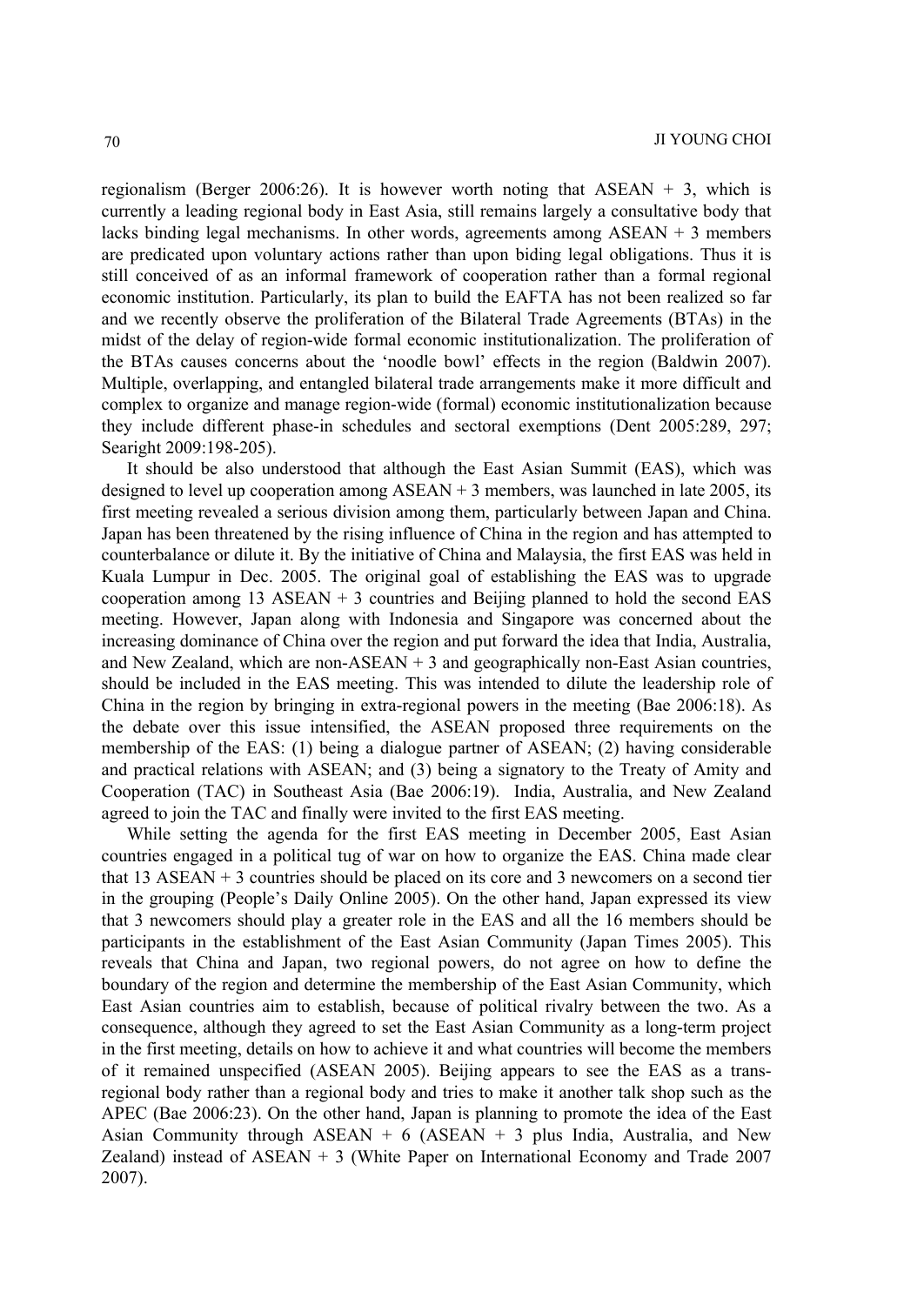Recently, along with the rise of Chinese nationalism, Beijing has been increasingly assertive in territorial issues in the region including the South China Sea dispute and this fact made its neighbors, particularly many ASEAN member countries, anxious about the rise of China and its impact on the peace of the region (Sydney Morning Herald 2011). Against this backdrop, the US and Russia decided to joined the November 2011 EAS meeting for the first time as formal participants and this is likely to diminish Beijing's political leadership in the region as Japan and some ASEAN member countries wish. Washington had adopted a waitand-see policy toward the EAS because it believed the EAS would be another talk shop in the region. Washington, however, decided to join it because of both strategic and economic importance of the Asia-Pacific region and its will to help build a new institutional architecture in the region that could address new challenges more effectively (Burns 2011). Yet, Beijing sees Washington as an external force outside East Asia and is likely to make a continued effort to exercise its political leadership through ASEAN + 3 instead of the EAS.

Since the AFC in the late 1990s, there has been some progress in regional economic institution-buildings among East Asian countries, but there has been a huge gap between their announced goals and their achievements, mainly because of political factors like leadership completion, political rivalry, and security concerns. The political relationship between China and Japan has also been overshadowed by many unsettled historical issues. Particularly, the issue of Yasukuni Shrine aggravated two countries' diplomatic relations in 2004-2006. Yasukuni Shrine is a politically controversial place because it includes 14 convicted Class-A war criminals. Japanese Prime Minister, Junichiro Koizumi, visited the Shrine every year to pay homage to the souls of the dead during his tenure in office and these visits fueled anger among its neighbors including the Chinese. As a right-wing populist, Koizumi knew that his visits would not risk this political career and took advantage of rising nationalism at the expense of regional cooperation and integration (Rozman 2004:307).

The Chinese leadership (Jiang Zemin and Hu Jintao) has also been adamant in dealing with Japan's historical issues. Viewed from the Chinese, Yasukuni Shrine is the symbol of Japanese militarism and China's humiliation in the 1930s and 1940s (including the Nanjing Massacre). Therefore, when the Chinese government's official warning and protest about Koizumi's visit to the Shrine failed, China refused to have any face-to-face summit meetings including those of ASEAN + 3 with Koizumi. Furthermore, when massive anti-Japanese rallies protesting Japan's dealing with history textbook issues arose in major Chinese cities in the spring of 2005, Chinese leaders refused to make any apology to Japan and Sino-Japanese relationships fell into the worst situation in recent decades (Yang 2006:131).

All of this reveals that traditional nationalistic policy positions are still dominant in both Japanese and Chinese leadership and increasing economic and social exchanges in the region have not suppressed these strong traditional nationalistic positions among them. Compared with Europe, East Asia has had unfavorable historical and structural conditions for formal and deep regional economic institutionalization to develop. During the Cold War, the US did not push the reconciliation of Japan with its neighbors and multilateral economic (and security) arrangements in the region. Moreover, Washington bluntly opposed East Asia-only economic regionalism until the late 1990s. Unlike in Europe, wartime history issues have not been settled clearly in East Asia and they have still cast a long shadow over the region.

It is, however, unfair to attribute the under-institutionalization in East Asia only to the unfavorable historical and structural conditions. External pressures and shocks in the late 1990s, particularly the AFC, provided East Asians with a window of opportunity to construct more solidified and inward-looking regional institutional arrangements. Moreover, the US's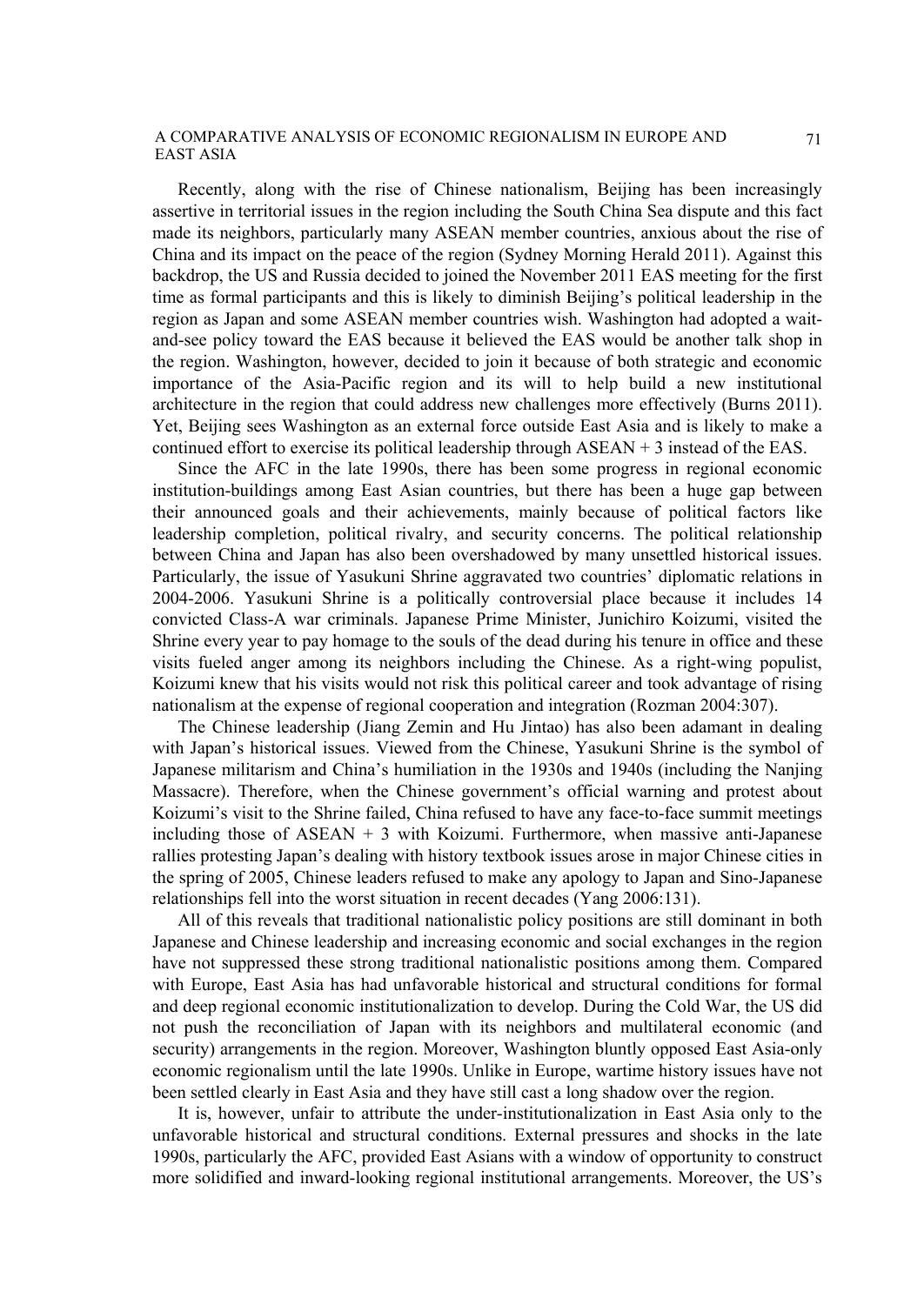opposition to it became considerably weaker. East Asian leaders, however, have not utilized this opportunity effectively and have fallen short of realizing what they announced. In spite of a lot of statements on a regional economic project, there has been the wide disparity between their plans or goals and what they have achieved because of complex political and historical factors. In particular, two major powers in the region, Japan and China, have engaged in a contest for regional leadership and this political rivalry between the two, overshadowed by the unresolved historical legacies, looms large as one of major stumbling blocks against formal and solid economic institutionalization in the region.

In short, divided political leadership in the region has been counterproductive to the creation of a solid regional economic institutional architecture and the idea of the East Asian Community will not be realized in the foreseeable future without 'real' normalization of two regional powers. Economic interdependence and policy needs alone cannot explain the dynamics of regional economic institutionalization and we need to take a close look at historical conditions and complex political relations to explain why regional economic institutionalization is not a liner and smooth process.

## 5. CONCLUSION

We can observe major differences between Europe and East Asia in regional economic institutionalization. Above all, the natures of external pressures were somewhat different across the two regions and different regional structures and contexts have developed across them. In Europe, because of the shockwaves of WW II security as well as economic concerns dominated the mindsets of political leaders. More specifically, one of their main concerns was how to overcome age-old national rivalries (particularly between France and Germany) and prevent another war in the European soil. As explored in the main analysis, this concern led to supranational institutional arrangements in the ECSC and these supranational arrangements at the early stage provided a favorable condition for the deepening of European institutionalization later on. It is also important to recognize that right after the onset of the Cold War, the US strongly encouraged European economic institutionalization. The economic recovery of Western Europe (particularly West Germany) was necessary to prevent the rise of communism in Western Europe and the US put pressures on France and Germany to reconcile with each other. France, which feared the reemergence of (West) Germany, responded to these pressures by proposing the ECSC.

On the other hand, in East Asia the nature of the external pressures that activated regional economic projects was economic rather than security-related. Moreover, the Cold War obstructed instead of encouraged regional economic institutionalization in East Asia. During the Cold War, China was a strict communist country and Japan's political leadership was not respected by its neighboring countries because of bitter memories of Japanese colonialism. More importantly, the US took bilateral approaches on an ad hoc basis to East Asian countries in economic and security policies and this US foreign policy to East Asian strongly discouraged any attempts to build a region-wide multilateral economic institution.

It is true that different regional structures and contexts have influenced and shaped different regional institutional arrangements. It is, however, worth pointing out that regional structures and contexts have not determined specific regional institutional arrangements. It was human beings, not structures or contexts themselves, who made policies on the regional projects. In other words, favorable structural conditions could have been wasted depending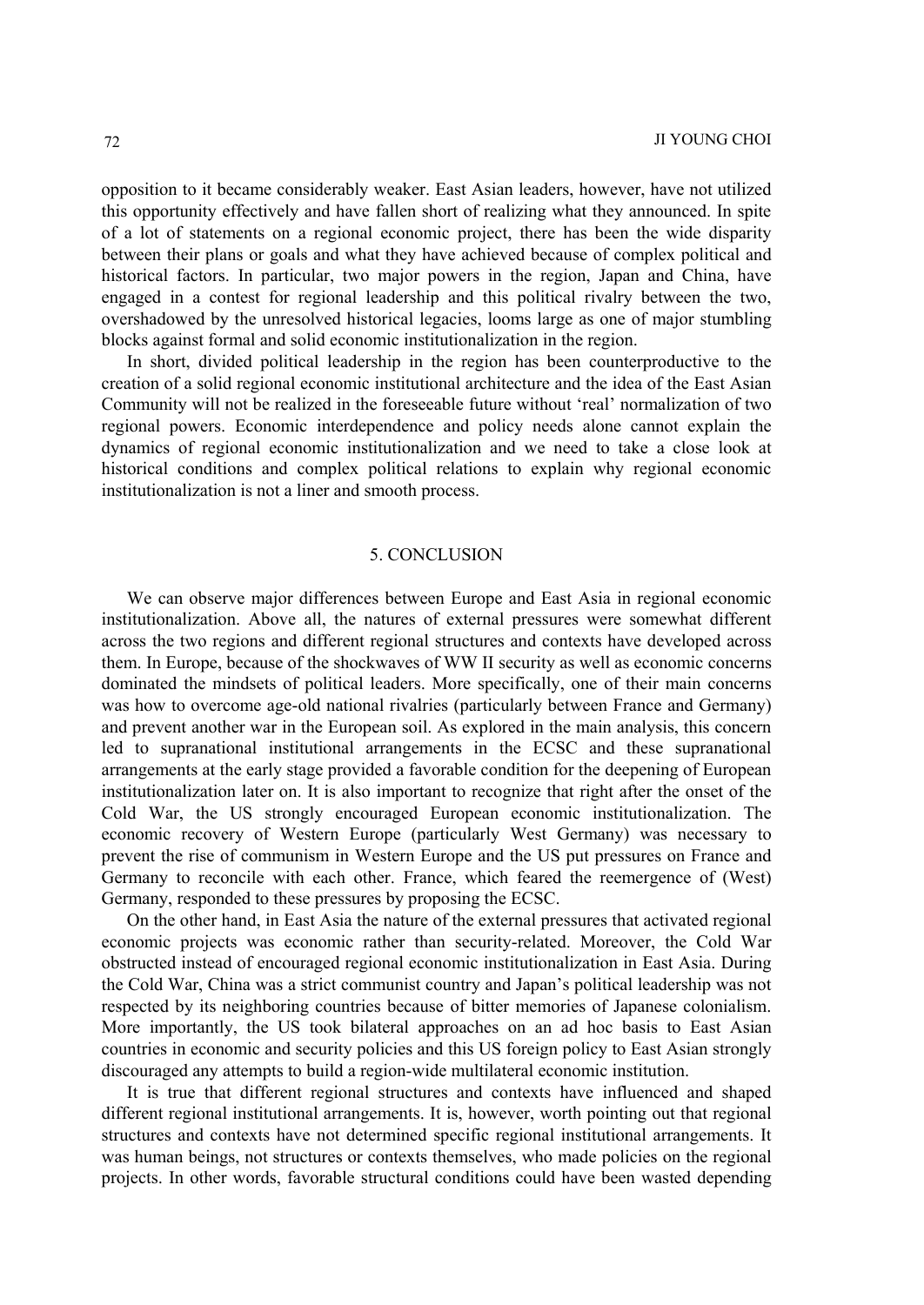upon how individual actors respond. The case studies clearly show that the principal political actors who participated in major decisions on the projects had widely different policy ideas and therefore responded very differently in times of critical junctures.

European states have succeeded in redefining their traditional national interests, which was made possible by policy entrepreneurs' efforts in introducing and realizing new policy ideas for a regional project. The political actors who advocated a regional project in Europe did not miss the opportunity provided by (regional) structural changes and played a pivotal role in realizing the project. In East Asian countries, however, traditional nationalistic policy positions are still dominant and key political actors in East Asia, therefore, responded differently to external pressures or shocks. They have not overcome nationalistic geopolitical positions and have not been able to agree on how to build a common regional economic architecture. East Asia may not need to have the same institutional arrangements as the ones Europe has, but a common solid regional economic architecture led by undivided political leadership will help East Asians address many region-wide as well as global economic challenges more effectively and enhance their common voice on the global arena. What East Asia now needs is political leaders with big ideas who have political will and leadership in regional policies.

In conclusion, economic interdependence and policy needs alone cannot explain the timing of regional economic initiatives and the path-dependent nature of institutional creation and development. Historical and structural conditions including external pressures and their nature can have long-lasting effects on institutional forms. Human factors, however, including ideas and leadership can play a crucial role as well, especially in times of historical and structural changes. Therefore, we need to take a close look at the interplay of historical and structural conditions and the ideas of key political actors (and their leadership) in producing and developing institutional forms. Another important point is that economic regionalism is basically a political process and there can be a (in some cases, really wide) gap between actor's intentions and policy (institutional) outcomes because of the complexity of political (and historical) relations that cannot be fully controlled by human actors.

#### **Article Received: 02-26-2012 Revised: 05-07-2012 Accepted: 05-07-2012**

#### REFERENCES

- Aggarwal, Vinod K. and Min Gyo Koo. 2006. "Economic and Security Regionalism Shifting Ground: Is It Finally Time?" *Global Asia* 1(1):27-41.
- ASEAN. 2005. "Chairman's Statement of the First East Asia Summit." Accessed March 20, 2009. http://www.asean.org/18104.htm.
- Bae, Geung Chan. 2006. "East Asia Summit: Origin, Outcome, and Future." *IFANS Review* 14(2):15-24.
- Baldwin, Richard. 2007. "Managing the Noodle Bowl: The Fragility of East Asian Regionalism," ADB Working Paper Series on Regional Economic Integration No. 7. Accessed February 10, 2009. http://aric.adb.org/pdf/workingpaper/WP07\_Baldwin. pdf.
- Beeson, Mark. 2005. "Rethinking Regionalism: Europe and East Asia in Comparative Historical Perspective." *Journal of European Public Policy* 12(6):969-985.
- Berger, Samuel. 2006. "The US Stake in Greater Asian Integration." *Global Asia* 1(1):25-27.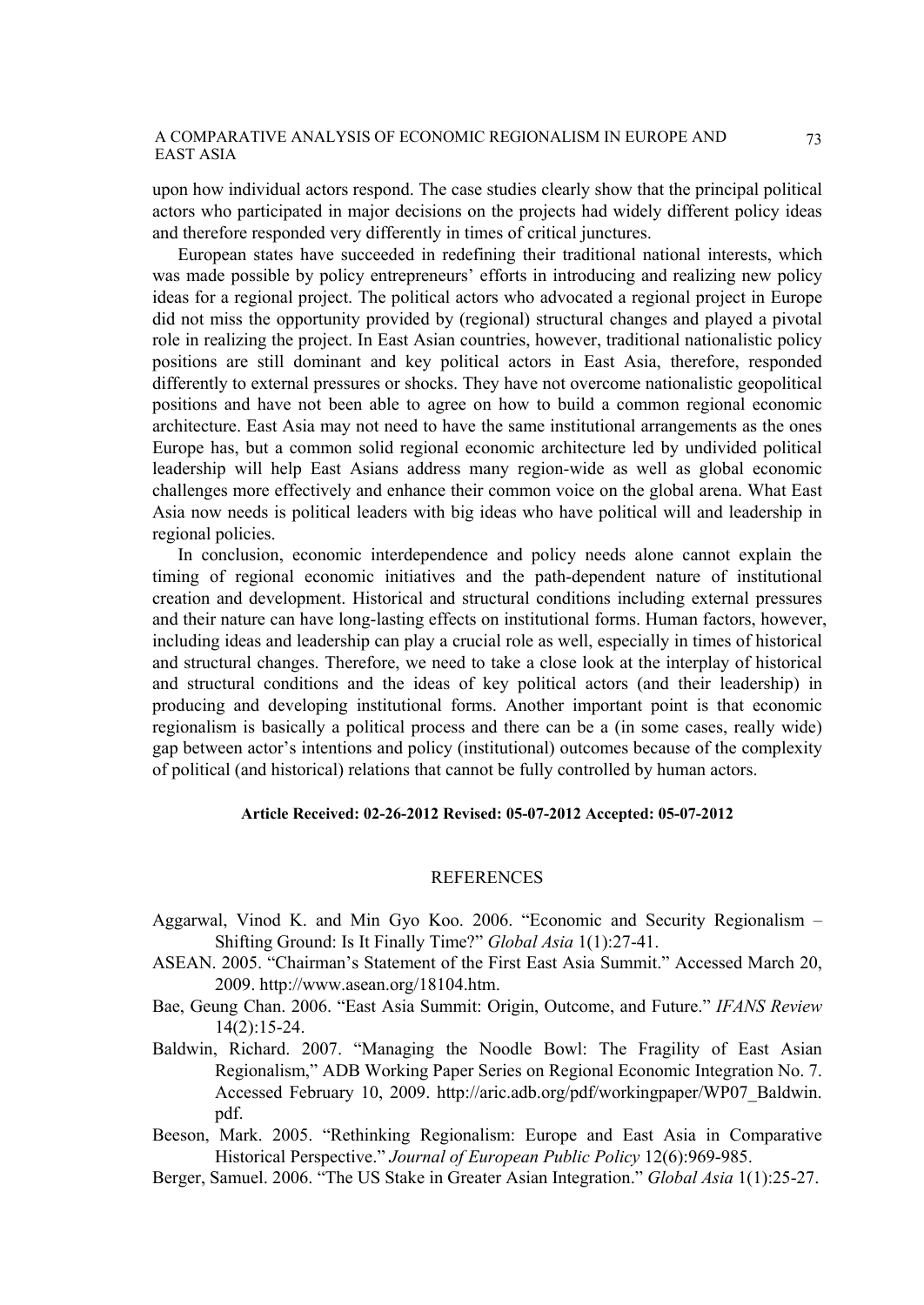Blair, Alasdair. 2005. *The European Union since 1945*. Harlow: Pearson Education Limited.

- Blyth, Mark. M. 2002. "Institutions and Ideas." In *Theory and Methods in Political Science,*  edited by David Marsh and Gerry Stoker, 2<sup>nd</sup> Edition, 292-311. London: Macmillan.
- Bowles, Paul. 2002. "Asia's Post-Crisis Regionalism: Bring the State Back In, Keeping the (United) States Out." *Review of International Political Economy* 9(2):230-256.
- Budden, Phillip. 2002. "Observations on the Single European Act and 'Re-launch of Europe': A Less 'Intergovernmental' Reading of the 1985 Intergovernmental Conference." *Journal of European Public Policy* 9(1):76-97.
- Burns, Alan. 2011. "U.S. Joins East Asia Summit: Implications for Regional Cooperation." Accessed February 15, 2012. http://nbr.org/research/activity.aspx?id=183.
- Choi, Ji Young. 2011. "The Evolution of East Asian Financial Regionalism and the Politics of Global Financial Governance." Paper presented at the annual meeting of the International Studies Association, Montreal, Canada, March 16-19.
- Cockfield, Arthur. 1994. *The European Union: Creating the Single Market*. London:Wiley Chancery.
- Dent, Christopher M. 2005. "Bilateral Free Trade Agreements: Boon or Bane for Regionalism in East Asia and the Asia-Pacific?" *European Journal of East Asian Studies* 4(2):287-314.
- Drake, Helen. 2000. *Jacques Delors: Perspectives on a European Leader.* London and New York:Routledge.
- Fontaine, Pascal. 2000. "A New Idea for Europe: The Schuman Declaration, 1950-2000." Accessed March 15, 2009. http://ec.europa.eu/publications/booklets/eu\_ documentation/04/text\_en.pdf.
- Garrett, Geoffrey and George Tsebelis. 1996. "An Institutional Critique of Intergovernmentalism." *International Organization* 50(2):269-299.
- Giddens, Anthony. 1982. "Hermeneutics and Social Theory." In *Profiles and Critiques in Social Theory*, Anthony Giddens and Fred Dallmayr, 1-17. Berkeley:University of California Press.
- Goldstein, Judith. 1993. *Ideas, Interests, and American Trade Policy*. Ithaca and London: Cornell University Press.
- Grant, Charles. 1994. *Delors: Inside the House that Jacques Built*. London: Nicholas Brealey Publishing.
- Grieco, Joseph M. 1999. "Realism and Regionalism: American Power and German and Japanese Institutional Strategies During and After the Cold War." In *Unipolar Politics: Regionalism and State Strategies After the Cold War*, edited by Ethan B. Kapstein and Michael Mastanduno, 319-353. New York:Columbia University Press.
- Haas, Ernst B. 1958. *The Uniting of Europe: Political, Social, and Economic Forces 1950- 1957*. Stanford:Stanford University Press.
- Haas, Ernst B. 1968. *The Uniting of Europe: Political, Social, and Economic Forces 1950- 1957*, 2nd ed. Stanford:Stanford University Press.
- Hemmer, Christopher M. and Peter J. Katzenstein. 2002. "Why Is There No NATO in Asia? Collective Identity, Regionalism, and the Origins of Multilateralism." *International Organization* 56(3):575-607.
- Hoffman, Aaron M. 2006. *Building Trust: Overcoming Suspicion in International Conflict*. Albany:State University of New York Press.
- Ikenberry, John G. and Michael Mastanduno. 2003. "Introduction: International Relations Theory and the Search for Regional Stability." In *International Relations Theory*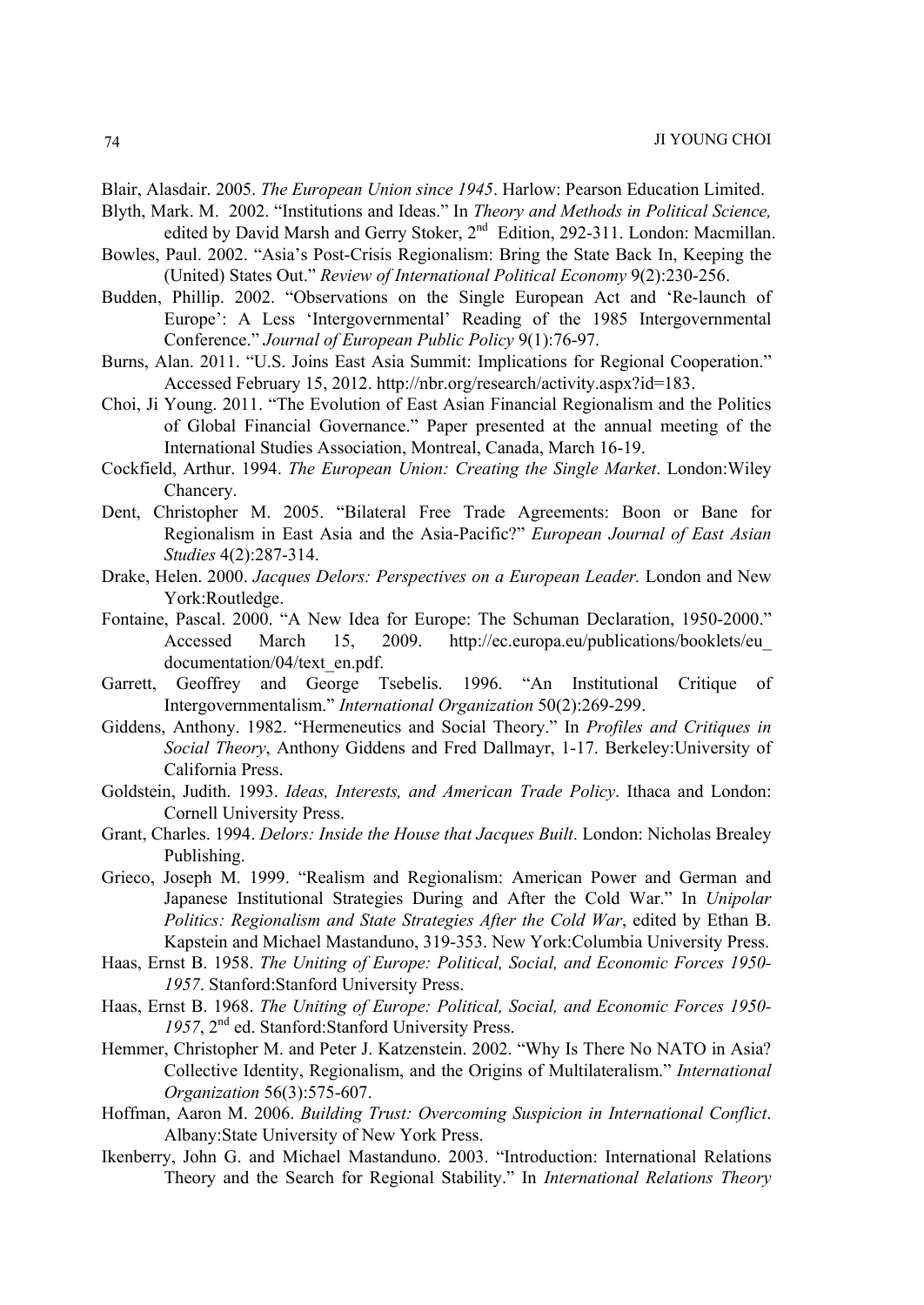*and the Asia-Pacific,* edited by G. John Ikenberry and Michael Mastanduno*,* 1-22. New York:Columbia University Press.

- *Japan Times.* 2005. "Small Step toward 'One East Asia'," 19 December. Accessed March 23, 2009. http://search.japantimes.co.jp/cgi-bin/ed20051219a1.html.
- Katzenstein, Peter J. 1997. "Introduction: Asian Regionalism in Comparative Perspective." In *Network Power: Japan and Asia,* edited by Peter J. Katzenstein and Takashi Shiraishi, 1-44. Ithaca and London:Cornell University Press.
- Katzenstein, Peter J. 2000. "Varieties of Asian Regionalism." In *Asian Regionalism,* edited by Peter J. Katzenstein et al., 10-34. Ithaca and London:Cornell University Press.
- Katzenstein, Peter J. 2005. *A World of Regions: Asia and Europe in the American Imperium*. Ithaca and London:Cornell University Press.
- Keohane, Robert O. 1984. *After Hegemony: Cooperation and Discord in the World Political Economy.* Princeton:Princeton University Press.
- Keohane, Robert O. and Joseph S. Nye. 1975. "International Interdependence and Integration." In *Handbook of Political Science*, edited by Fred Greenstein and Nelson Polsby, 363-414. Andover:Addison-Wesley.
- Keohane, Robert O. and Stanley Hoffman. 1991. *The European Community: Decisionmaking and Institutional Change.* Boulder:Westview.
- Kim, Samuel S. 2004. "Northeast Asia in the Local-Regional-Global Nexus: Multiple Challenges and Contending Explanations." In *The International Relations of Northeast Asia,* edited by Samuel S. Kim, 3-61. Lanham:Rowman & Littlefield.
- Loriaux, Michael. 1999. "Realism and Reconciliation: France, Germany, and the European Union." In *Unipolar Politics: Regionalism and State Strategies after the Cold War,*  edited by Ethan B. Kapstein and Michael Mastanduno, 354–384. New York: Columbia University Press.
- MacIntyre, Andrew, T. J. Pempel, and John Ravenhill. 2008. "East Asia in the Wake of the Financial Crisis." In *Crisis as Catalyst: Asia's Dynamic Political Economy,* edited by Andrew MacIntyre, T. J. Pempel, and John Ravenhill, 1-22. Ithaca and London: Cornell University Press.
- Mattli, Walter. 1999. *The Logic of Regional Integration: Europe and Beyond*. Cambridge: Cambridge University Press.
- McCormick, John. 1999. *Understanding the European Union: A Concise Introduction*. New York: St. Martine's Press.
- Milward, Alan. 1984. *The Reconstruction of Western Europe 1945-1951*. London:Methuen & Co.
- Monnet, Jean. 1962. "A Ferment of Change." *Journal of Common Market Studies* 1(1):203- 211.
- Monnet, Jean. 1978. *Memoirs*. Garden City, NY:Doubleday & Company, INC.
- Moore, Thomas G. 2004. "China's International Relations: The Economic Dimension." In *The International Relations of Northeast Asia,* edited by Samuel S. Kim, 101-134. Lanham: Rowman & Littlefield.
- Moravcsik, Andrew. 1993. "Preferences and Power in the European Community: A Liberal Intergovernmentalist Approach." *Journal of Common Market Studies* 31(4):473-524.
- Moravcsik, Andrew. 1995. "Liberal Intergovernmentalism and Integration: A Rejoinder." *Journal of Common Market Studies* 33(4):611-628.
- Moravcsik, Andrew. 1998. *The Choice for Europe: Social Purpose and State Power from Messina to Maastricht*. Ithaca and London:Cornell University Press.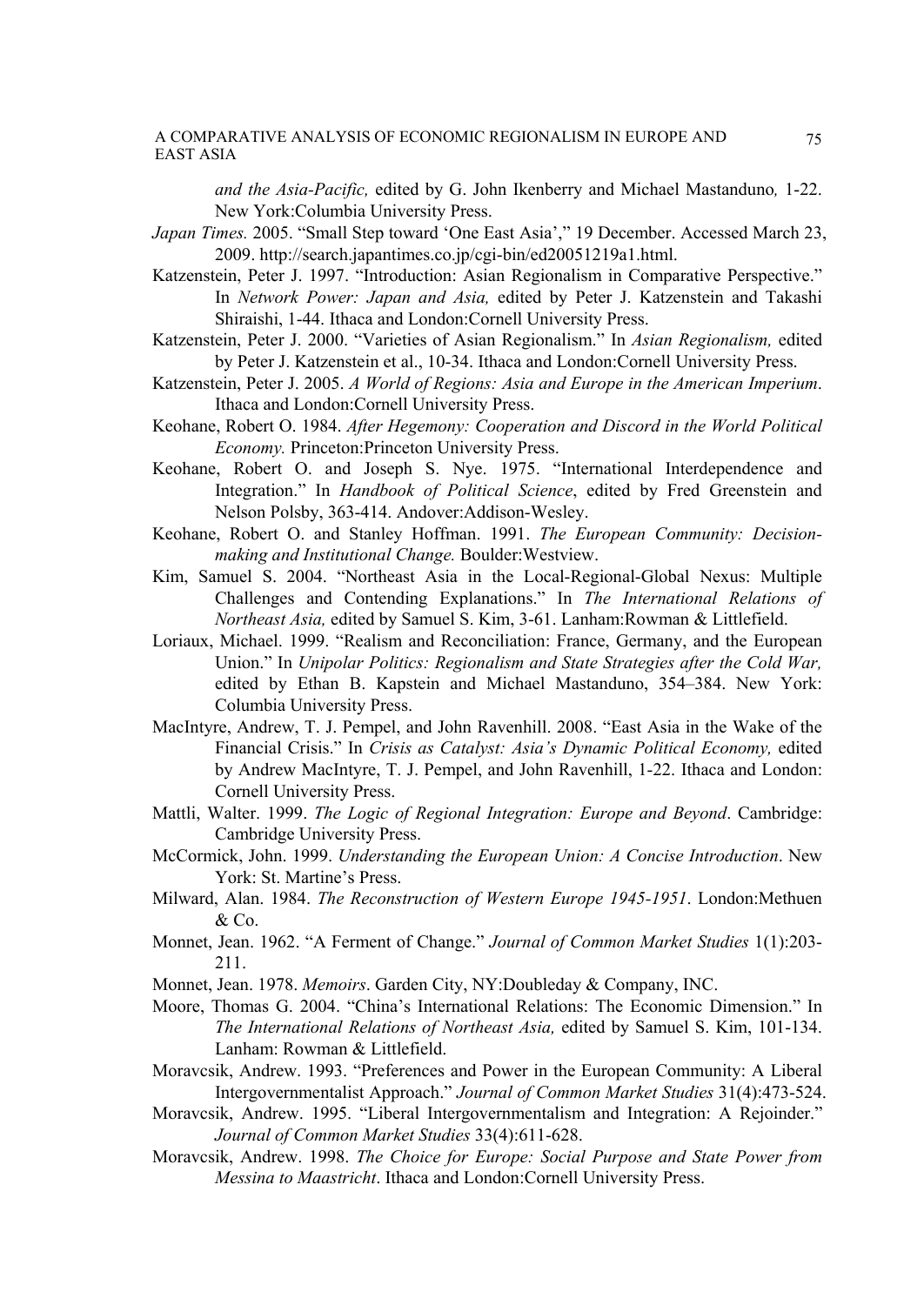- Nau, Henry R. 1979. "From Integration to Independence: Gains, Losses and Continuing Gaps." *International Organization* 79(4):119-147.
- North, Douglas C. 1990. *Institutions, Institutional Change, and Economic Performance*. Cambridge: Cambridge University Press.
- Nugent, Neill. 2010. *The Government and Politics of the European Union*, 7<sup>th</sup> Edition. Basingstoke:Palgrave Macmillan.
- Parsons, Craig. 2002. "Showing Ideas as Causes: The Origins of the European Union." *International Organization* 56(1):47-84.
- Pempel, T. J. 2005. "Introduction: Emerging Webs of Regional Connectedness." In *Remapping East Asia: The Construction of a Region,* edited by T. J. Pempel*,* 1-30. Ithaca and London:Cornell University Press.
- *People's Daily Online.* 2005. "East Asia Summit: in the Shadow of Sharp Divisions," 7 December. Accessed March 22, 2009. http://english.people.com.cn/200704/27/ print20051207\_226350.html.
- Pierson, Paul. 1996. "The Path to European Integration: A Historical Institutionalist Analysis." *Comparative Political Studies* 29(2):123-163.
- Pierson, Paul. 2004. *Politics in Time: History, Institutions, and Social Analysis*. Princeton: Princeton University Press.
- Pierson, Paul and Theda Skocpol. 2002. "Historical Instituionalism in Contemporary Political Science." In *Political Science: The State of the Discipline*, edited by Ira Katznelson and Helen V. Milner, 693-721. New York & London:W. W. Norton & Company.
- Pollack, Mark. 2009. "The New Institutionalisms and European Integration." In *European Integration Theory,* edited by Antje Wiener and Thomas Diez, 2nd Edition, 125-143. Oxford:Oxford University Press.
- Rozman, Gilbert. 2004. *Northeast Asia's Stunted Regionalism: Bilateral Distrust in the Shadow of Globalization.* Cambridge:Cambridge University Press.
- Sandholtz, Wayne. 1993. "Choosing Union: Monetary Politics and Maastricht." *International Organization* 47(1):1-39.
- Sandholtz, Wayne and John Zysman. 1989. "1992: Recasting the European Bargain." *World Politics* 42(1):95-128.
- Schuman, Robert. 1950. "The Schuman Declaration." Accessed March 10, 2009. http://www. delzmb.ec.europa.en/eu\_global\_player/schuman.htm.
- Searight, Amy. 2009. "Emerging Economic Architecture in Asia: Opening or Insulating the Region?" In *Asia's New Multilateralism*, edited by Michael J. Green and Bates Gill, 193-242. New York:Columbia University Press.
- *Sydney Morning Herald*. 2011. "Asia Finds Voice in Test of Wills with China," 22 November. Accessed February 20, 2012. http://www.smh.com.au/action/ printArticle?id=2787678.
- Thatcher, Margaret. 1993. *The Downing Street Years*. New York: HarperCollins.
- Thelen, Kathleen. 2003. "How Institutions Evolve: Insights from Comparative-Historical Analysis." In *Comparative Historical Analysis in the Social Sciences*, edited by James Mahoney and Dietrich Rueschemeyer, 208-240. Cambridge:Cambridge University Press.
- Thelen, Kathleen and Sven Steinmo. 1992. "Historical Institutionalism in Comparative Politics." In *Structuring Politics: Historical Institutionalism in Comparative Analysis*, edited by Sven Steinmo, Kathleen Thelen, and Frank Longstrech, 1-32.